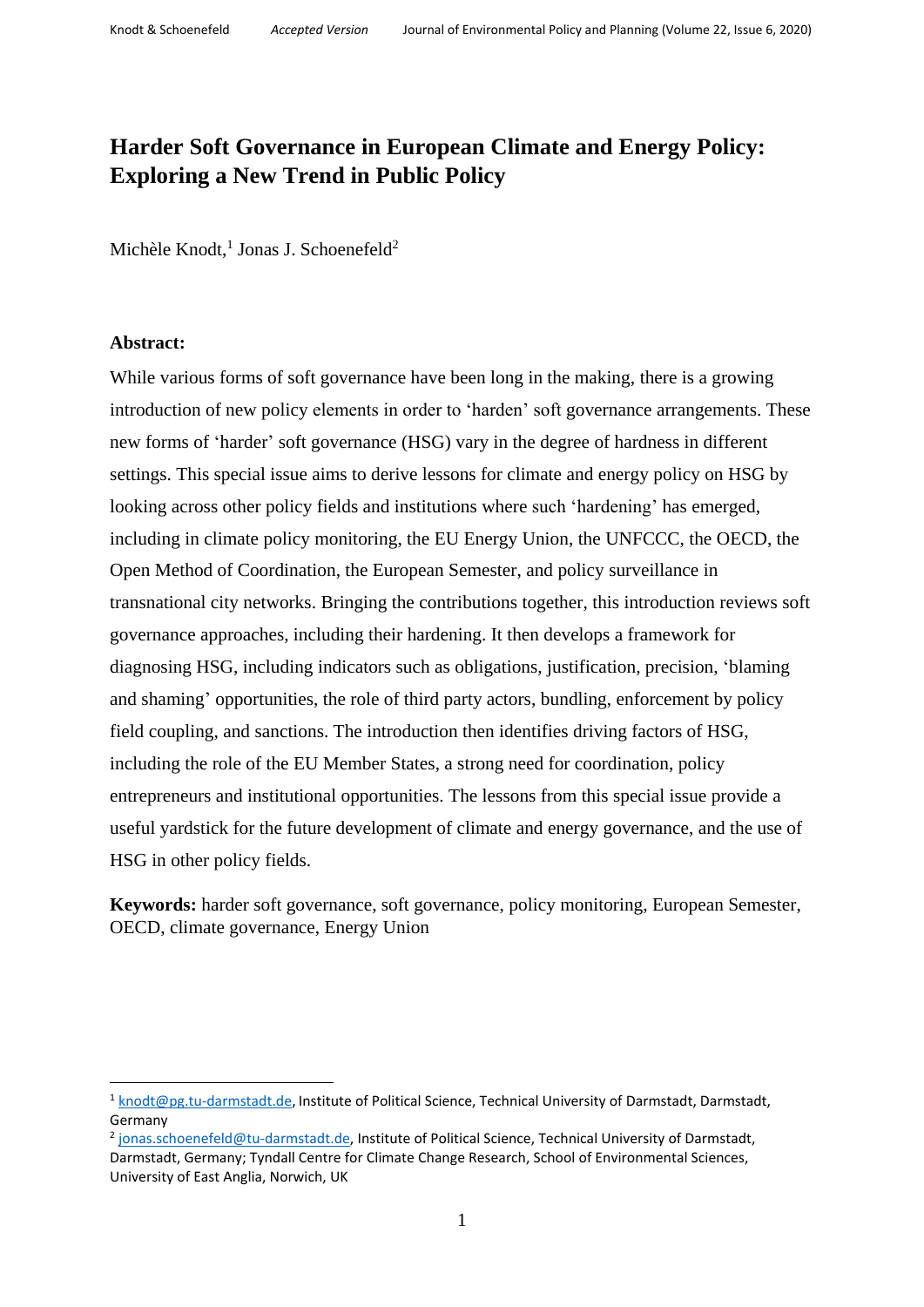# **1. Introduction**

While debates on soft governance have long been of interest to a large community of scholars and practitioners, a novel tendency to introduce new policy elements in order to 'harden' soft arrangements demands attention. Especially in the area of climate and energy governance, lacking or limited competences make it difficult for EU-level policy-makers to influence national energy mixes. In order to progress in this challenging policy environment, the EU increasingly turns to soft governance approaches *with novel 'harder' elements* (Ringel & Knodt, 2018), or harder soft governance (HSG) for short (Knodt, 2019a; Schoenefeld & Knodt, 2020; see also Goldthau & Sitter, 2015). According to Kooiman (2003, p. 4), governing comprises 'the totality of interactions, in which public as well as private actors participate, aimed at solving societal problems or creating societal opportunities […].' The governance concept has often been used to describe and sometimes prescribe more flexible, horizontal and inclusive forms of steering than hierarchical, state-based command-and-control regulation (for the broader debates on governance, see Levi-Faur, 2012; Pierre, 2000). HSG presents a significant development from extant conceptualisations of soft governance, which have come into use in recent decades (Kohler-Koch & Rittberger, 2006). This special issue starts from the premise that developments towards HSG have emerged in various different policy fields and organisations in parallel, but have not yet been brought together systematically, both in terms of their characteristics and their origins. Addressing this gap matters, lest scholars may miss significant ongoing governance developments. Drawing on experiences from various corners, the emerging findings from this special issue hold potential to derive lessons from earlier experiences. The recent HSG developments in the field of climate and energy policy make it a case in point for exploring the extent to which such lessons may be applied and how.

Because HSG has only recently been legislated in the area of climate and energy and has not yet been fully implemented, it is too soon to analyse its effectiveness. But the emergence of harder elements is in itself remarkable, because it reflects a broader trend towards HSG in various policy areas at the EU, as well as on the global level. Critical sites of extant soft governance with potentially harder elements that this special issue analyses include the Open Method of Coordination (OMC - see Borrás & Jacobsson, 2004; De la Porte & Nanz, 2004; Tholoniat, 2010), the European Semester (Van Der Veer, Reinout A & Haverland, 2018; Verdun & Zeitlin, 2018; Zeitlin & Vanhercke, 2018), the United Nations Framework Convention on Climate Change (UNFCCC) (e.g., Oberthür & Kelly, 2008; Oberthür, 2016)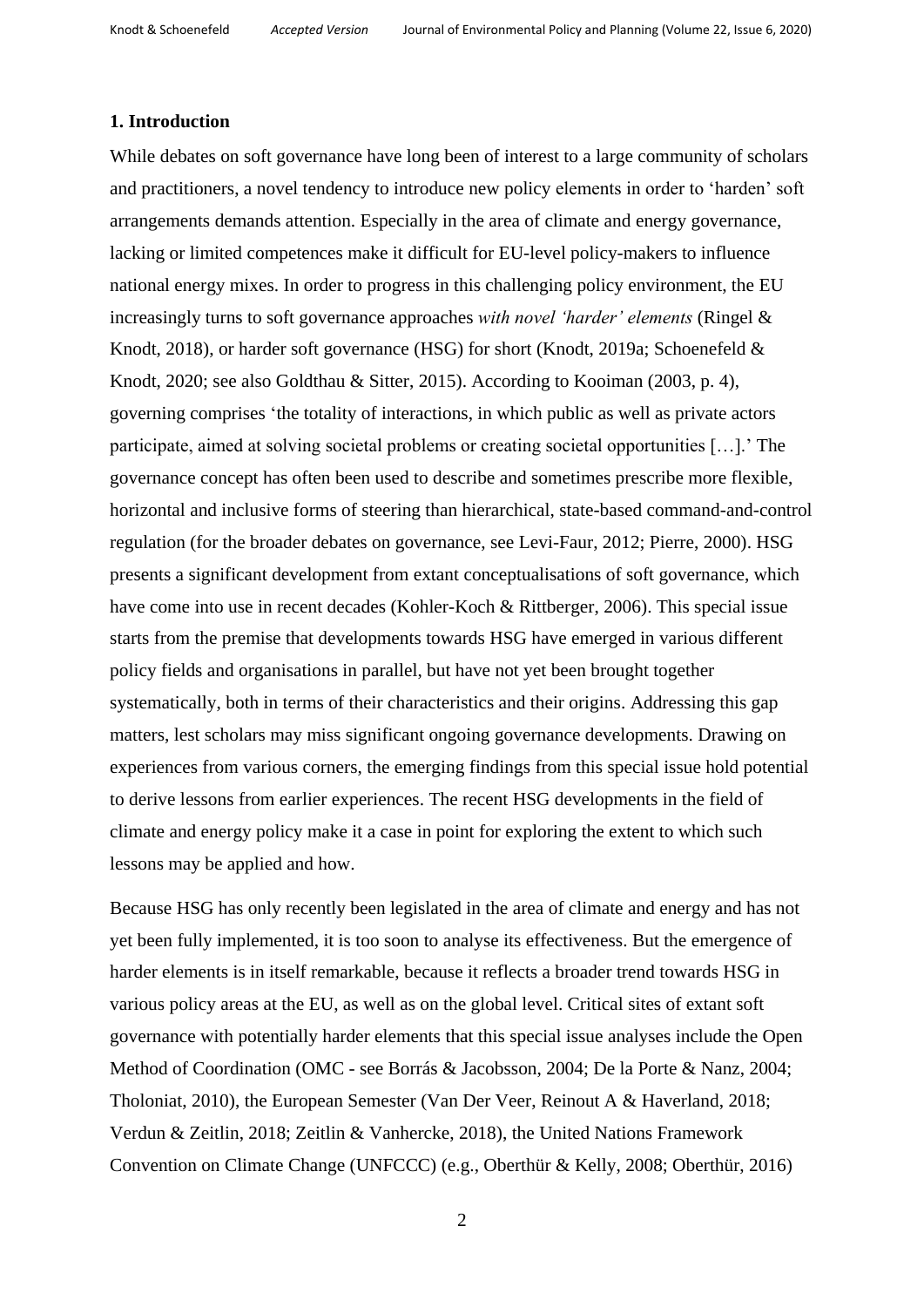including associated monitoring processes in the EU (Schoenefeld, Hildén, & Jordan, 2018; Schoenefeld, Schulze, Hildén, & Jordan, 2019), and OECD processes (Aldy, 2014; see Aldy, 2018). This special issue also incorporates transnational city networks and their experience with harder soft governance and learning processes.

This introduction to the special issue proceeds as follows: the second section presents the state of the art of research on soft governance, which is the starting point for HSG. The third section discusses efforts to bridge soft and hard governance, and the fourth section elaborates a new framework in order to detect and analyse harder elements in soft governance, with a view to those identified in the context of this special issue. Section 5 works towards identifying a range of causal factors that may explain the emergence of harder elements. Finally, Section 6 presents the contributions to this special issue, while Section 7 concludes with key lessons for climate and energy policy in the EU that emerge from the contributions and presents opportunities for further research and analysis.

#### **2. Soft governance as a non-hierarchical steering mechanism**

New modes of governance (NMG) have been debated in the academic literature since the 1990s. The roots of this debate date back to the late 1960s and the 1970s, a time when the shortcomings of hierarchical steering and the growing importance of negotiations with organised societal interests became clearer (Citi & Rhodes, 2006; Lange, Driessen, Sauer, Bornemann, & Burger, 2013). Government decisions and corresponding enforcement of state policies based on hierarchical authority only permitted a narrowing scope of action, especially with rising societal resistance in some quarters. As a consequence, the possibilities of nonhierarchical steering instruments and mechanisms have especially been discussed at the international and European level (Czempiel & Rosenau, 1992; Rhodes, 1996; Rhodes, 2007), but also in relation to hierarchical steering within states (e.g., Ellwein & Hesse, 1994). Within this debate the shortcomings of the conventional use of 'governing' as the actions of states became obvious. The debate introduced the idea of governance (see above), which aims to conceptualise the interactions between various, mutually interdependent actors. These interactive arrangements build on 'horizontal forms of interaction between actors who have conflicting objectives, but who are sufficiently independent of each other so that neither can impose a solution on the other and yet sufficiently interdependent so that both would lose if no solution were found' (Schmitter, 2002, 53). Such liberal governance generates possibilities for 'solving societal problems or creating societal opportunities' (Kooiman, 2002, 73).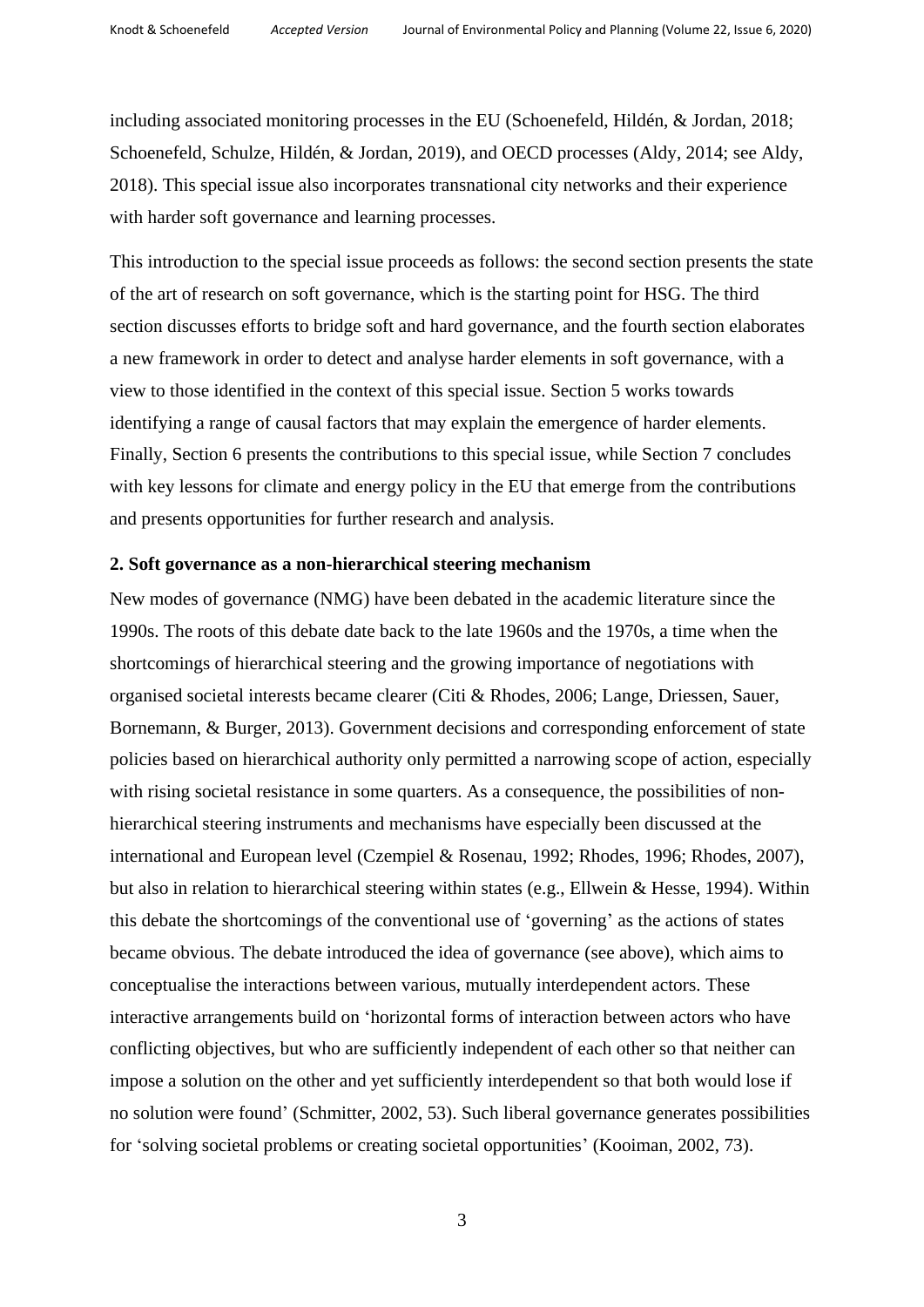It follows that NMGs are understood as the diametrical opposite to hierarchical steering. They rely on networks of actors which use coordination processes based on deliberation as a steering mechanism (Rhodes, 1996). NMGs appeared at a time when European integration advanced considerably. The Single European Market was completed in the 1990s and the Maastricht Treaty built a foundation for deeper integration. But not all viewed an ever more integrated Union as unequivocally positive. Especially the free movement of goods, services, and financial capital within the Single Market generated concerns about the negative effects of such integration on European citizens. But Member States were extremely reluctant to harmonise their social policies, especially because national social policies had emerged from strongly diverging traditions and goals. As a consequence, mounting pressure to address the negative consequences of the Single Market generated a preference for horizontal and voluntary mechanisms of policy coordination in order to achieve European solutions with Member State support (Scharpf, 2002).

One of the first significant attempts to implement voluntary policy coordination in the social policy field at EU level in the 1990s was the European Employment Strategy (EES). Soft governance mechanisms such as benchmarking, iterative reporting and country specific recommendations were implemented in the EES at the time (de la Porte & Stiller, 2020). This experience was formalized and institutionalised in the creation of the OMC in 2000 (Tholoniat, 2010). The OMC reflects attempts to replace the missing transfer of competences to the European level with softer steering mechanisms in a systematic and formal way (Blomqvist, 2016, p. 272). It implies that Member State governments partially delegate communication and coordination tasks – rather than competences – to the European level (Knodt & Ringel, 2018; Wallace, 2001, p. 592). Thus, the OMC can be characterized as a soft intergovernmental policy coordination instrument (Wallace, 2001, p. 592).

Different variations of the OMC have been used in various policy fields, including the European employment strategy (Zeitlin, Pochet, & Magnusson, 2005), the stability and growth pact (Hodson, 2004), immigration policy (Caviedes, 2004), social policy (Atkinson, Marlier, & Nolan, 2004), innovation policy (Kaiser & Prange, 2004), and environmental policy (Twena, 2012). Related softer steering and new governance modes have also been detected in the area of climate change adaptation (Bauer, Feichtinger, & Steurer, 2012). More specific 'assessment practices' based around evaluation and review (Meadowcroft & Steurer, 2013; Stephenson, Schoenefeld, & Leeuw, 2019), including the role of environmental monitoring and its consequences (Eshuis & Van Woerkum, 2003; Jalbert & Kinchy, 2016;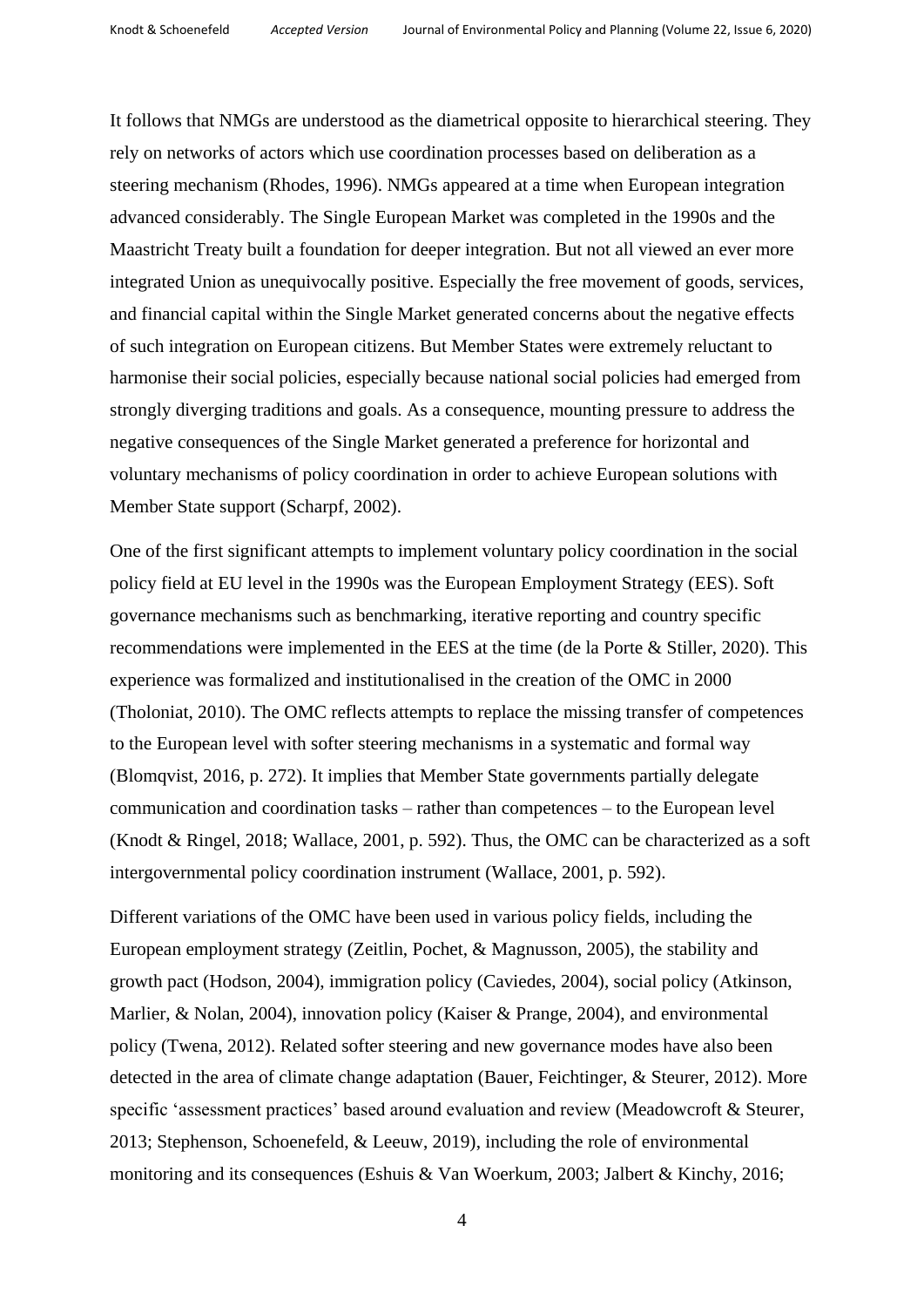Schoenefeld et al., 2018; Schoenefeld & Rayner, 2019; Schoenefeld et al., 2019; Schoenefeld & Jordan, 2019), have also been discussed, thus connecting with debates on the OMC. Taken together, the 1990s and the 2000s have been two decades of dynamic development of soft governance mechanisms.

## **3. Advancing the debate – bridging the hard and soft governance divide**

At the international and at the European level, two scholarly communities have especially been debating these different types of governance, namely International Relations and the public policy analysis community. Scholars of international law have dominated the discussion within International Relations by mainly focusing on 'legalisation' and 'delegalisation' as a way of describing legislative change and especially the appearance of softer law (Abbott, Keohane, Moravcsik, Slaughter, & Snidal, 2000; Saurugger & Terpan, 2020; Terpan, 2015). The principal terminology used in this literature is 'hard' and 'soft law' (Peters & Pagotto, 2006). This debate does not characterize hard law according to hierarchical steering competences as it is the case in the EU as well as at the national level. Instead it focuses on different design aspects of international law. Three key dimensions have been identified over time in order to distinguish between hard and soft law: obligation, precision and delegation. First, obligation describes whether or not a norm is legally binding; second, precision indicates how clear a rule is while, third, delegation refers to the extent to which implementation of the norm has been assigned to other actors (Abbott & Snidal, 2000). Thus, hard law in international relations is characterised by a high degree of delegation to third parties such as international organisations or their subsidiaries. Such delegation may include the right to enforce compliance as well as a high level of obligations and precise description of obligations with little discretion. By contrast, soft law in international relations relies on direct political negotiation and diplomacy in the formulation and implementation of state agreements. It exerts a lower level and precision of obligations coupled with a higher level of discretion (Blomqvist, 2016, p. 268).

Movements between soft and hard law are possible. As Abbott et al. (2000) explain:

Over time, even nonbinding declarations can shape the practices of states and other actors and their expectations of appropriate conduct, leading to the emergence of customary law or the adoption of harder agreements. (p. 412)

Movement along the 'identifiable continuum from hard law through varied forms of soft law' (Abbott et al., 2000, p. 418) is therefore a theoretical possibility. What is missing is an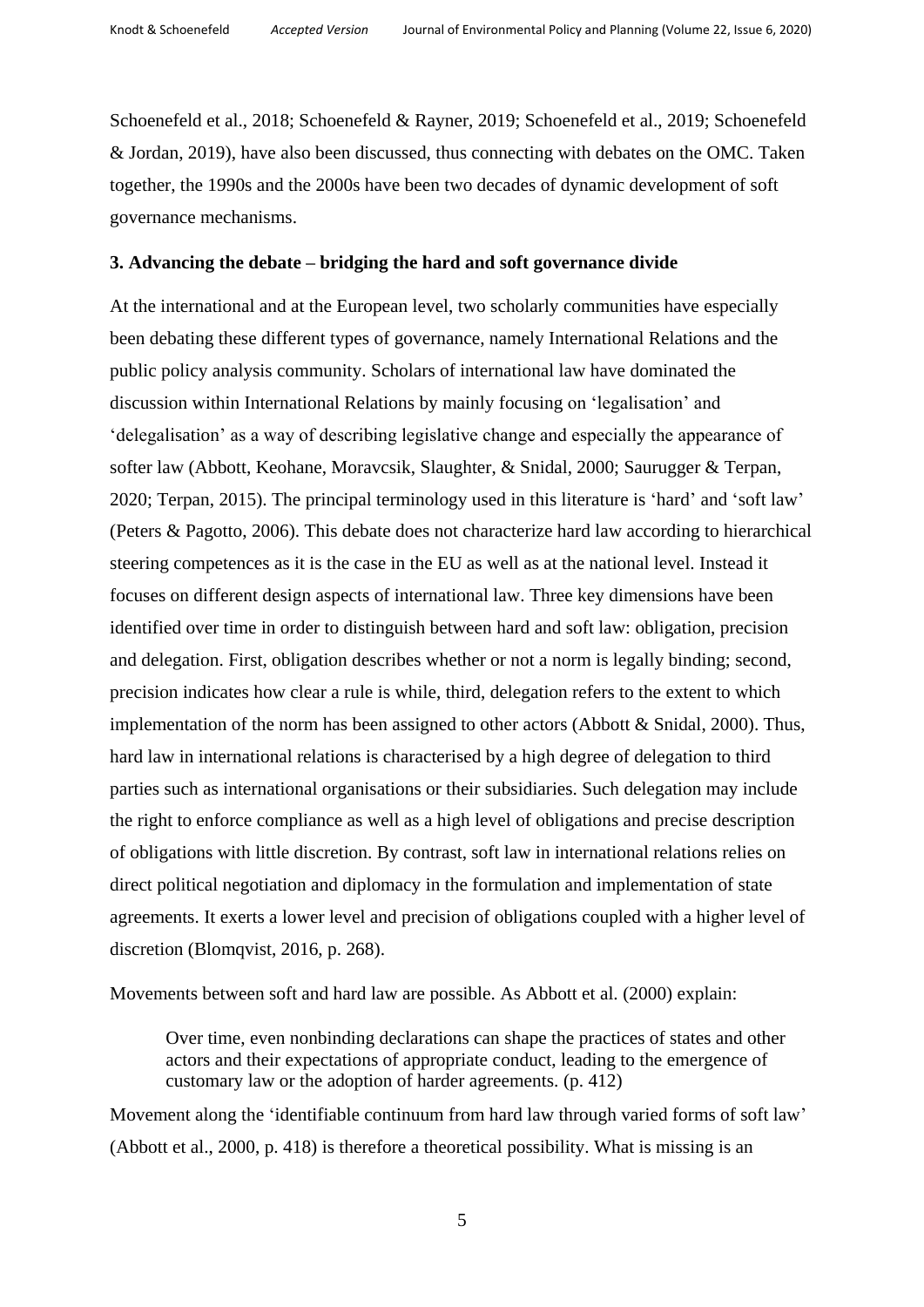exploration of the causal factors that may drive such processes. Furthermore, the debate of hard and soft law is only partially useful for the conceptualisation and analysis of harder soft governance in this special issue because it understands 'hard governance' as working solely through law and hierarchy.

By contrast, the public policy community has discussed the use of hard or soft policy tools and instruments in a dichotomy of standard legislation on the one side and soft governing tools on the other (Jordan, Wurzel, & Zito, 2005). Blomqvist distinguishes between hard and soft policy tools along the following lines: hard tools such as legislation are more authoritative in character, representing hierarchical or 'top-down' power structures, whilst soft governing instruments are understood to be more deliberative or consensual, displaying a 'bottom-up steering logic' (2016, p. 269). While governance actors can delegate the implementation of hard legislation to courts, which can in turn apply sanctions in order to enforce compliance, soft tools cannot result in delegation of enforcement to third parties, given the lack of a legal basis. Hard policy tools are therefore perceived as more precise and fixed in their content while soft tools remain more vague and flexible (Blomqvist, 2016, p. 269; Jordan et al., 2005). But the dichotomy of hard and soft policy tools proved ultimately unhelpful in grasping differences in tools and nuances of European governance. For example, directives in European law are often imprecise and allow room for manoeuvre for the Member States (while they may be classified as hard law). At the same time some purported recommendations may lead to sanctions across different policy areas. Thus, it seems that the boundaries between hard and soft are already blurred. Therefore, scholars have suggested to treat hardness and softness of governance as a scale rather than a dichotomy (Abbott & Snidal, 2000; Falkner, Treib, Hartlapp, & Leiber, 2005; Trubek & Trubek, 2005; Trubek & Trubek, 2007).

Scholars have also developed concepts such as policy mixes to characterize the combination of different governance tools (Capano & Howlett, 2020; Howlett & Rayner, 2007). These are attempts to characterise what has been perceived as 'the continuous blurring between hard and soft, in which imposition and direct decision-making softens increasingly, while soft modes of governance, such as persuasion, naming and shaming, incentives and so on, become harder [...]' (Graziano & Halpern, 2016, p. 5). In a similar vein, Schäfer (2006, p. 84) has highlighted that in the context of the (ostensibly soft) OMC 'the Commission … has continually tried to harden the procedures through monitoring, quantitative indicators, and naming and shaming'.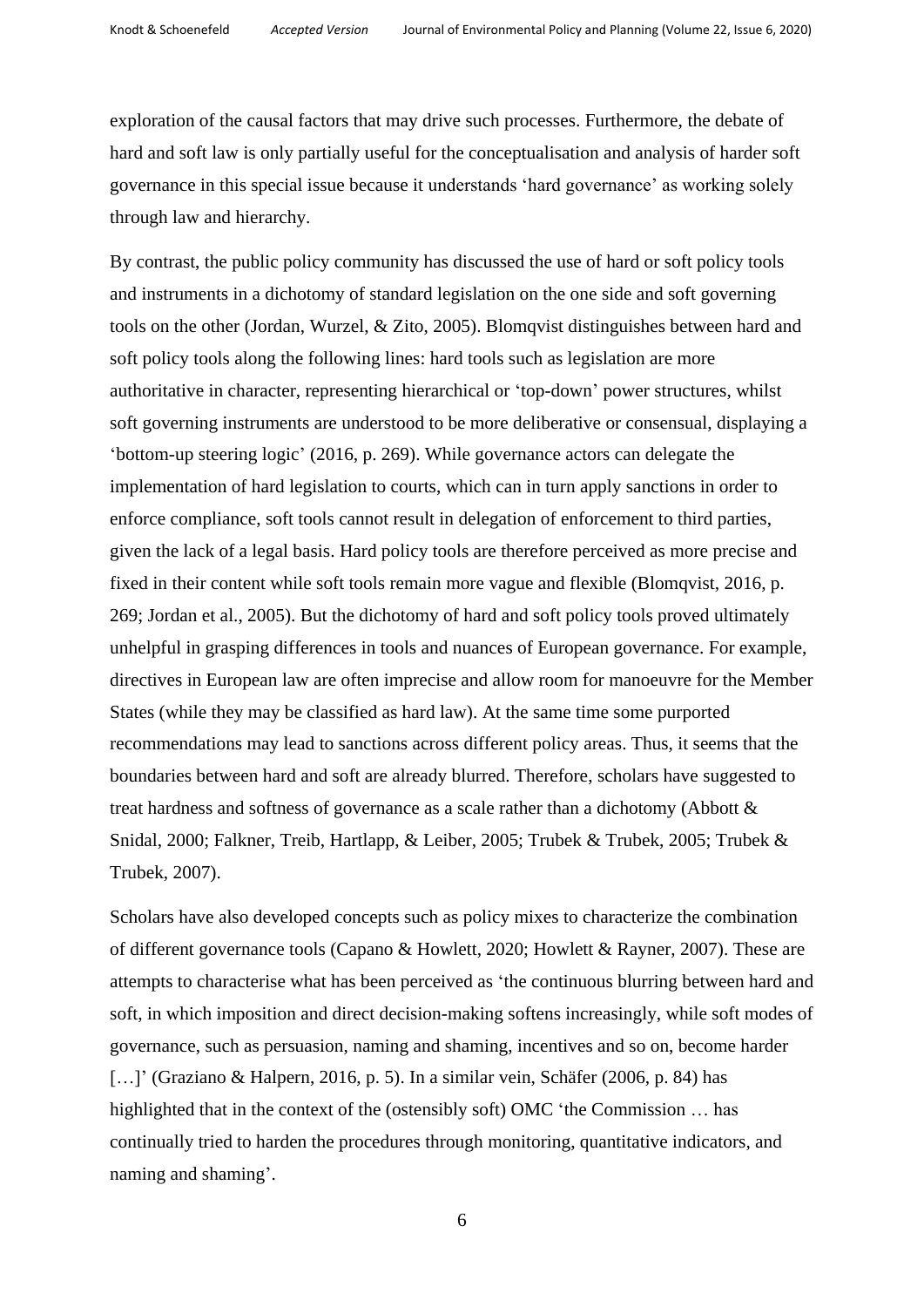Building on these earlier contributions, we contend that these hardening processes have now advanced enough to be conceptualised as a distinct, new form of governance, namely *harder soft governance* (HSG). HSG is a dynamic approach to governance, which moves flexibly between softer and harder forms. It assesses variable degrees of hardness or softness at any one point in time. However, once rule-making becomes entirely legislation-based with clear targets and a clear enforcement mechanism, it would no longer be appropriate to call such an arrangement HSG. HSG is an essentially multilevel form of governance, which quintessentially rests on a soft governance foundation that has over time been supplemented with harder elements. The analytical approach is different from those who have attempted to introduce hybrid forms of soft/hard governance (Slominski, 2008; Trubek, Cottrell, & Nance, 2005; Trubek & Trubek, 2005), because it conceptualises a potentially infinite continuum between soft and hard governance, with varying levels of hardness in particular cases (drawing on Abbott et al., 2000; Abbott & Snidal, 2000). The HSG approach goes beyond earlier conceptualisations in international law, which focused on aspects of the legal text, and also includes other elements typically missed by legal scholars, such as efforts at transparency (which may enable public naming and shaming) or the role of policy entrepreneurs. The hardening of HSG happens in the context of at least two actors and involving at least two different governance levels. The degree of hardness of soft governance therefore varies. The next section proposes a new framework in order to diagnose emerging elements of HSG and assess their hardness.

### **4. Diagnosing 'harder' elements in soft governance arrangements**

The observed tendency towards HSG generates questions about the ways that have been found to 'harden' otherwise 'soft' governance arrangements. In order to assess the *degree of hardness or softness of soft governance* this contribution draws on the leading work on HSG in the context of energy governance in the EU (Knodt, 2018; Knodt & Ringel, 2018; Knodt, 2019a; Knodt, 2019b; Ringel & Knodt, 2018; Schoenefeld & Knodt, 2020), in order to propose a new analytical framework to enable the contributions in this special issue to diagnose HSG. This framework contains the following hardening elements:

 **Obligation:** Drawing on Abbott, Keohane, Moravcsik, Slaughter and Snidal (2000), obligation may be understood as the extent to which 'states or other actors are bound by a rule or commitment' (p. 401). Departing from its earlier definition in international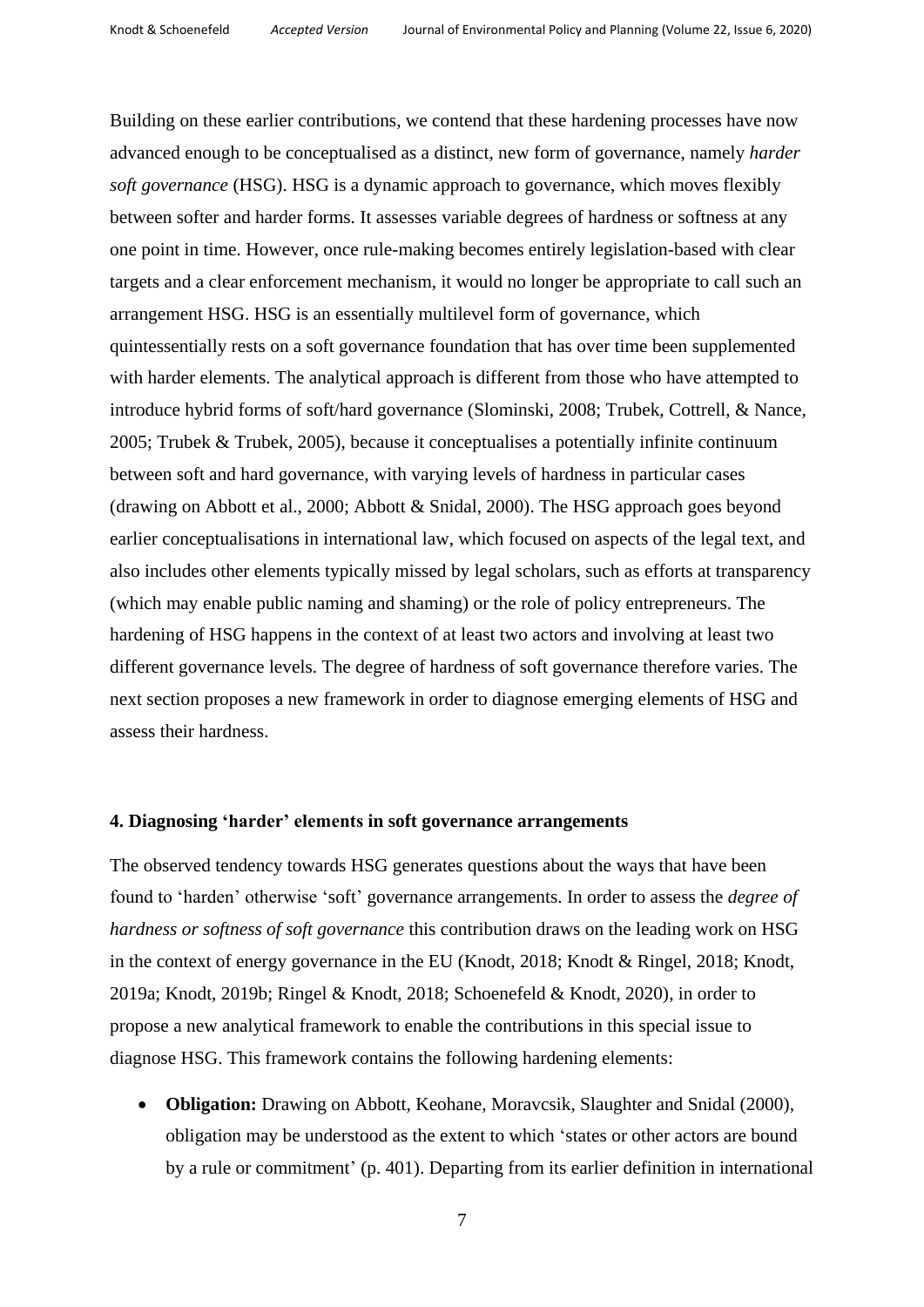relations (see Abbott & Snidal, 2000), we argue that the hardness of an obligation is a function of its formulation (or wording) within an agreement or a recommendation. For example, states would have to adhere to a 'harder' recommendation (e.g., issued by a third party with delegated authority) with 'utmost account' whereas a softer formulation would ask for 'due account' or 'account' (see Knodt, Ringel, & Müller, 2020).

- **Justification:** A related concept to obligation is that of justification. The more states have to explain in detail why and how they do (not) react to a recommendation, the harder the governance becomes. By the same token, an absence of such a justification obligation would be judged as being 'softer' soft governance.
- **Precision:** The hard and soft law literature also proposes the level of precision as an additional way to gauge the level of hardness. The clearer the target, the harder the governance (Terpan, 2015, p. 73; see also Abbott et al., 2000). For example, precise shares of emissions reductions (expressed in %) in the area of climate policy are considered harder than a policy that simply states that a country should contribute to emissions reductions.
- **Blaming and shaming** opportunities: The ability to blame and shame actors for their behaviour is key for soft governance (Trubek & Trubek, 2005). The emergence of this element is a function of how much public debate is possible. In other words, are there platforms and places where the related debate can happen? The emergence of HSG implies a greater availability of platforms for 'blaming and shaming', both in public and among peers (Schäfer, 2006). Doing so hardens standard monitoring and reporting, which generates the opportunity for more publicity than normally enabled by 'soft' governance arrangements.
- **Role of third-party actors at international/European level**: A strong political role for third-party actors (including private actors) at international/European level is an indicator for 'harder' soft governance (see Van Der Veer, Reinout A & Haverland, 2018) as the actor could be equipped with enforcement instruments such as the right to issue legal acts (tertiary law) to exert pressure. Truly 'soft' law would not conceptualise such a political role for a third party.
- **Bundling** within a policy field. Streamlining different policy elements within a single policy field (such as climate or energy policy) could lead to significant hardening effects. Doing so may increase policy cohesion by removing inconsistencies,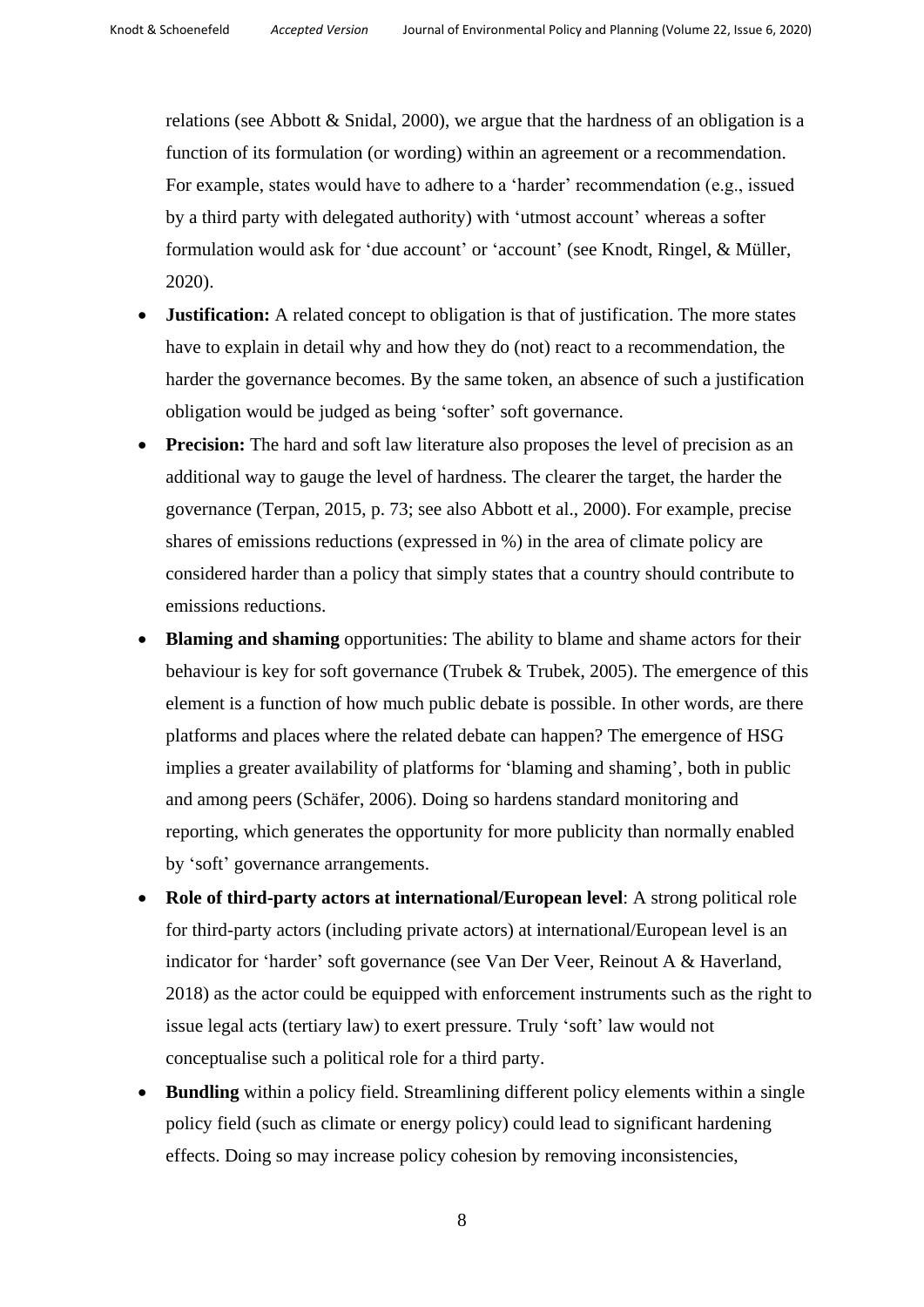generating synergies and strengthening the visibility and prominence of the policy field. Bundling may emerge through a new, overarching framework that combines previously disparate or disconnected policy elements (for a related discussion on policy mixes, see Howlett & Rayner, 2007).

- **Enforcement by coupling with other policy field(s)**: Another way to enforcement is to couple a softer governance mechanism with another policy field where sanctions are possible (for example through financial instruments). HSG would emerge through this kind of coupling, while its absence would indicate 'softer' governance.
- **Sanctions:** Direct sanctions are by definition limited in soft governance arrangements. However, actors may agree to put in place harder elements, such as financial fines. More explicit direct links with possible sanctions increase the hardness of soft governance. If there is no such possibility, we would speak of 'softer' soft governance.

The contributions of this special issue were guided by this framework in order to analyse the soft governance mechanisms in their respective policy field, and then identifying the 'harder' soft governance elements and the overall degree of hardness. As most of the cases analysed here exhibit significant HSG, the aim is in asking what lessons could be derived from this process for the emerging climate change and energy governance.

# **5. The origins of harder soft governance (HSG)**

# 5.1 Soft governance as a starting point

We start from the assumption that HSG emerges from softer governance approaches, which are gradually hardened by the introduction of additional elements over time – an assumption that the special issue contributions confirm (see below). Therefore, understanding HSG necessitates tracing the emergence of soft governance, and its dynamics. Numerous authors have detailed a range of functional drivers which may motivate actors to engage in soft governance. For example, Schäfer (2006, p. 71-72) argues that soft governance has proven more palatable in highly conflictual policy settings, as it has 'enabled [national governments] to reach an agreement without having to fear its consequences.' Soft governance frequently offers a 'procedural solution' that allows national governments flexibility because they do not have to agree on 'substance' (Schäfer, 2006, p. 83; see also Tholoniat, 2010). According to Schäfer (2006), it therefore 'minimizes sovereignty losses' (p. 83), 'helps overcome political resistance' (p. 83), allows blame shifting to the EU (p. 84), 'offers symbolic politics' (p. 84)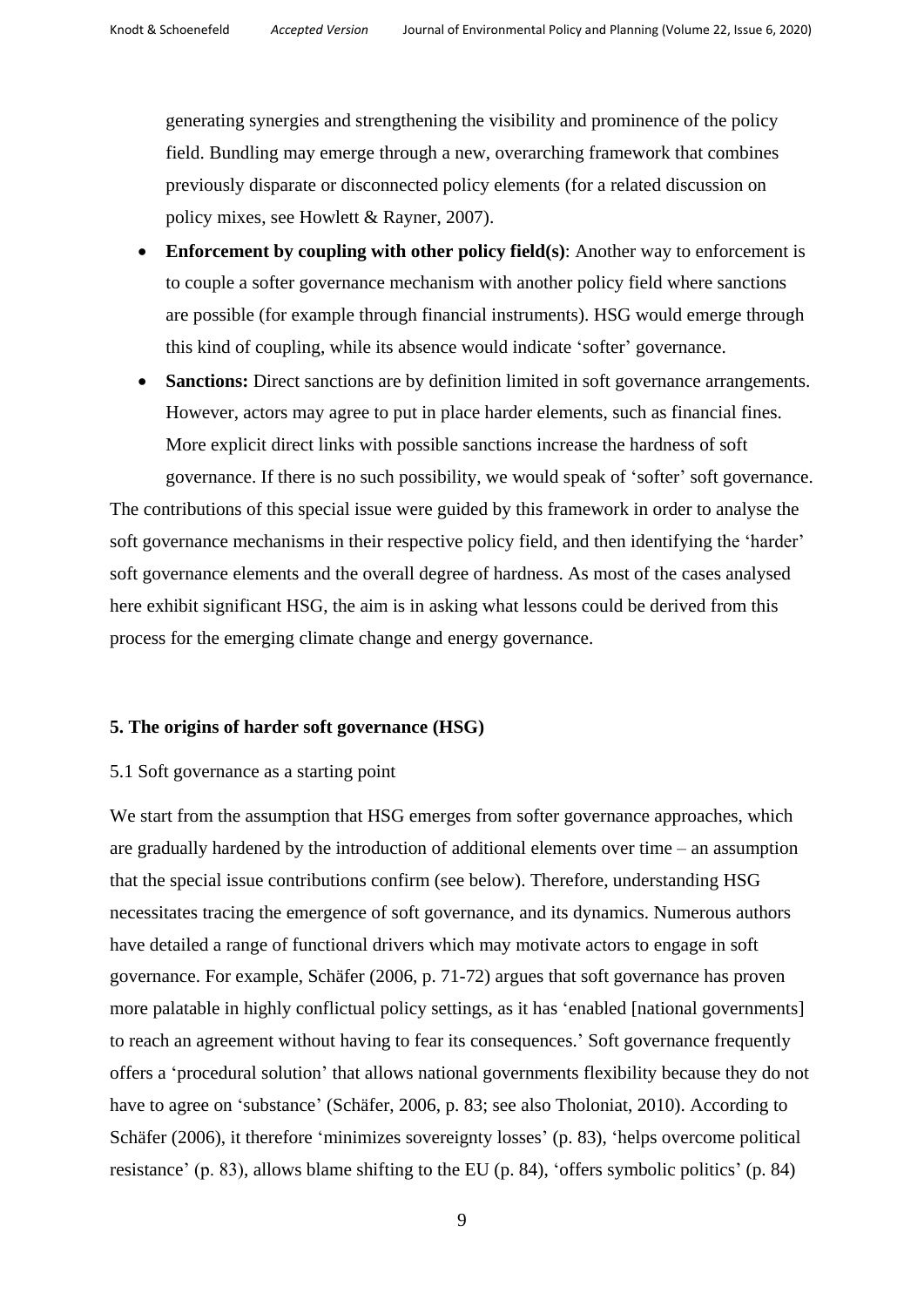suggesting determination and 'avoids a loss of control' (p. 84).

In a similar vein, legal scholars have argued that 'softer legalization is often easier to achieve than hard legalization' (Abbott & Snidal, 2000, p. 423). Soft law may entail lower contracting costs (while still enjoying some of the benefits of hard law), lower 'sovereignty costs', i.e. the costs of losing control; greater ability to deal with uncertain issues because it allows some level of continued flexibility; and greater ability to foster political compromise than hard law (Abbott & Snidal, 2000, p. 434-450). It has also been argued that softer governance may be more participatory, thus generating forms of self-governance that may also facilitate greater buy-in from participating actors (Graziano & Halpern, 2016). Especially in the EU context, soft law has been viewed as a way to address growing implementation problems of hard law in the 1990s (Terpan, 2015, p. 90).

In addition to such functional drivers, certain pre-conditions may also facilitate the emergence of soft governance: Blomqvist (2016, p. 274) argues that 'generally speaking, the use of soft governing tools appears to be more likely in countries where local governments enjoy a high degree of autonomy, the executive tends to delegate significant powers to administrative agencies and legal traditions are weak'. Certain political system characteristics may thus make some places more prone to soft governance than others.

While the potential advantages of soft governance have been touted in the aforementioned literatures, especially concrete experiences with soft governance have started to raise some doubts about its ability to generate the desired effects (see Kohler-Koch & Rittberger, 2006). Since there is certainly no guarantee that 'hard law' will be effectively implemented at all times and there are numerous reasons to comply with soft law, ranging from peer pressure to knowledge diffusion or blaming and shaming (Blomqvist, 2016), there is no guarantee that governance, whether soft or hard, will consistently produce the desired effects.

### 5.2 Driving factors of HSG

If soft governance does not generate the hoped-for effects, the resulting dissatisfaction can drive change towards HSG (Schoenefeld & Jordan, 2020). Pressure emanating from the issue at stake – such as climate and energy policy in our case – can further exacerbate a sense of dissatisfaction and build a perceived urgency for change. HSG emerges from an attempt to address such dissatisfaction with governance results in an environment where traditional hard governance through legislation is out of reach, but where traditional mechanisms of soft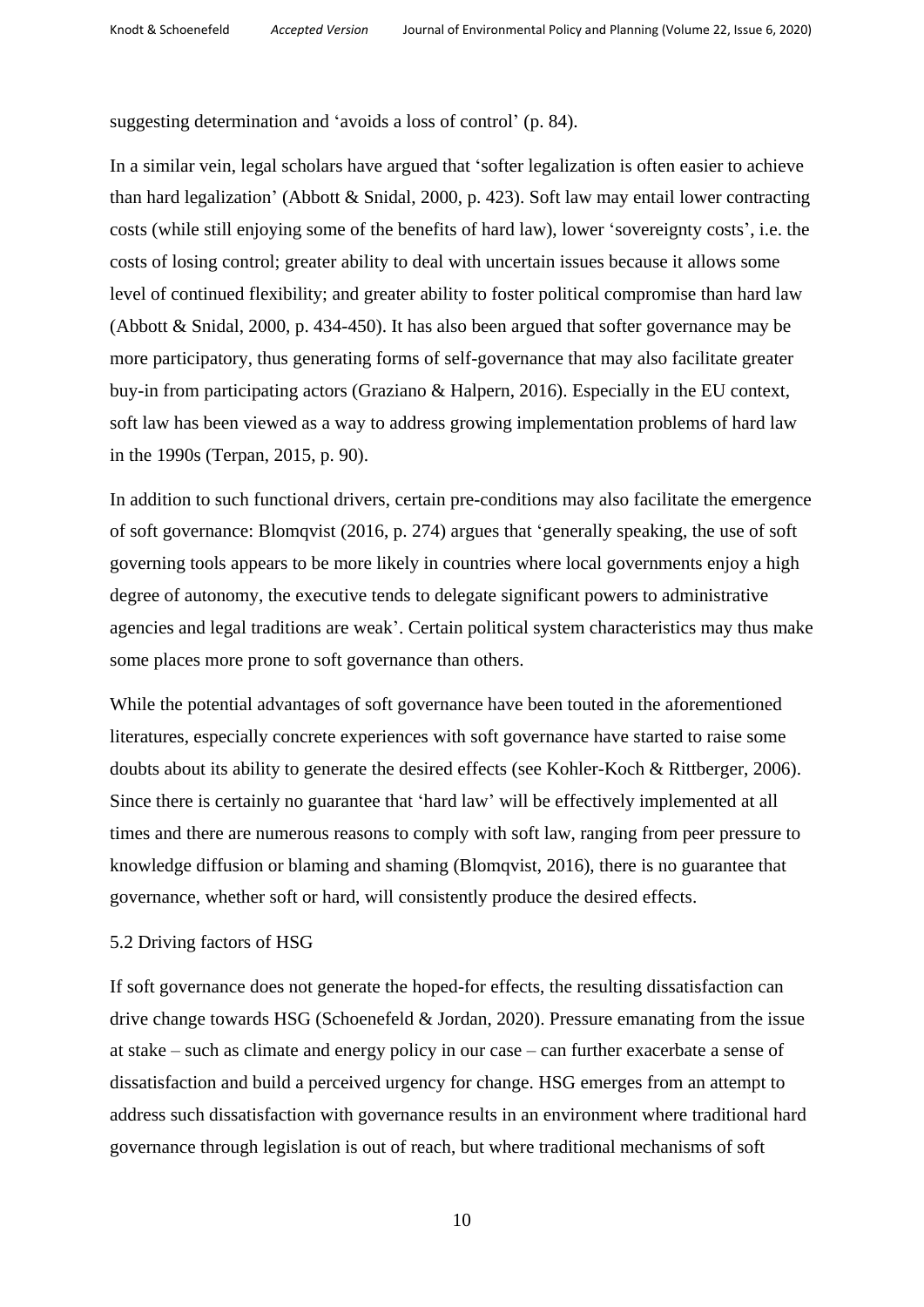governance are perceived to be too weak to achieve the desired goals.

The earlier literature discussed above has so far been weaker on conceptualising and empirically unpacking the driving forces behind HSG, or in other words the factors that may lead to the emergence of HSG. Given the lack of knowledge in this area, we chose an inductive approach: Having asked the authors in this special issue to provide some explanations for the emergence of HSG, we now use their insights in order to build a broader framework. Through this process, we have identified two broad sets of factors contributing to HSG: First, there are broader enabling conditions that increase the likelihood of soft governance with harder elements to emerge. The second set of factors refers to actors with concrete agendas and the ability to take advantage of such enabling conditions and put in place HSG.

### 5.2.1 Enabling conditions of HSG

The first enabling condition or contextual factor conducive of HSG relates to a *strong need for coordination* with limited possibilities for hard governance on legislation. In our focus area of climate and energy policy, scientific evidence on present and future climate change impacts suggests a great urgency of action. This urgency has generated considerable political pressure to act, especially in the context of implementing the Paris Agreement and achieving the European targets.

If such a need for coordination is met by a *will of the Member States to act*, another key problem arises. The limited possibilities for agreeing on hard legislation, given widely divergent priorities, make soft governance particularly attractive to move forward. Harder elements are then added in the process and potentially by skilled entrepreneurial activities of single or multiple institutions and/or in order to increase the effectiveness of the governance approach. This is usually done in response to a perceived underperformance of purely soft governance (see Schoenefeld & Jordan, 2020).

A third enabling factor then concerns the presence and nature of *institutional and organisational opportunity structures for HSG to arise* (see McAdam, 1996). In addition to the above factors, the emergence of HSG depends on the exploitation of opportunities of implementation. For example, actors may capitalise on previous and successful instances of HSG in other areas, or they may link their endeavours to broader governance trends. More concretely, the probability for HSG rises with promising opportunities: Are there ways in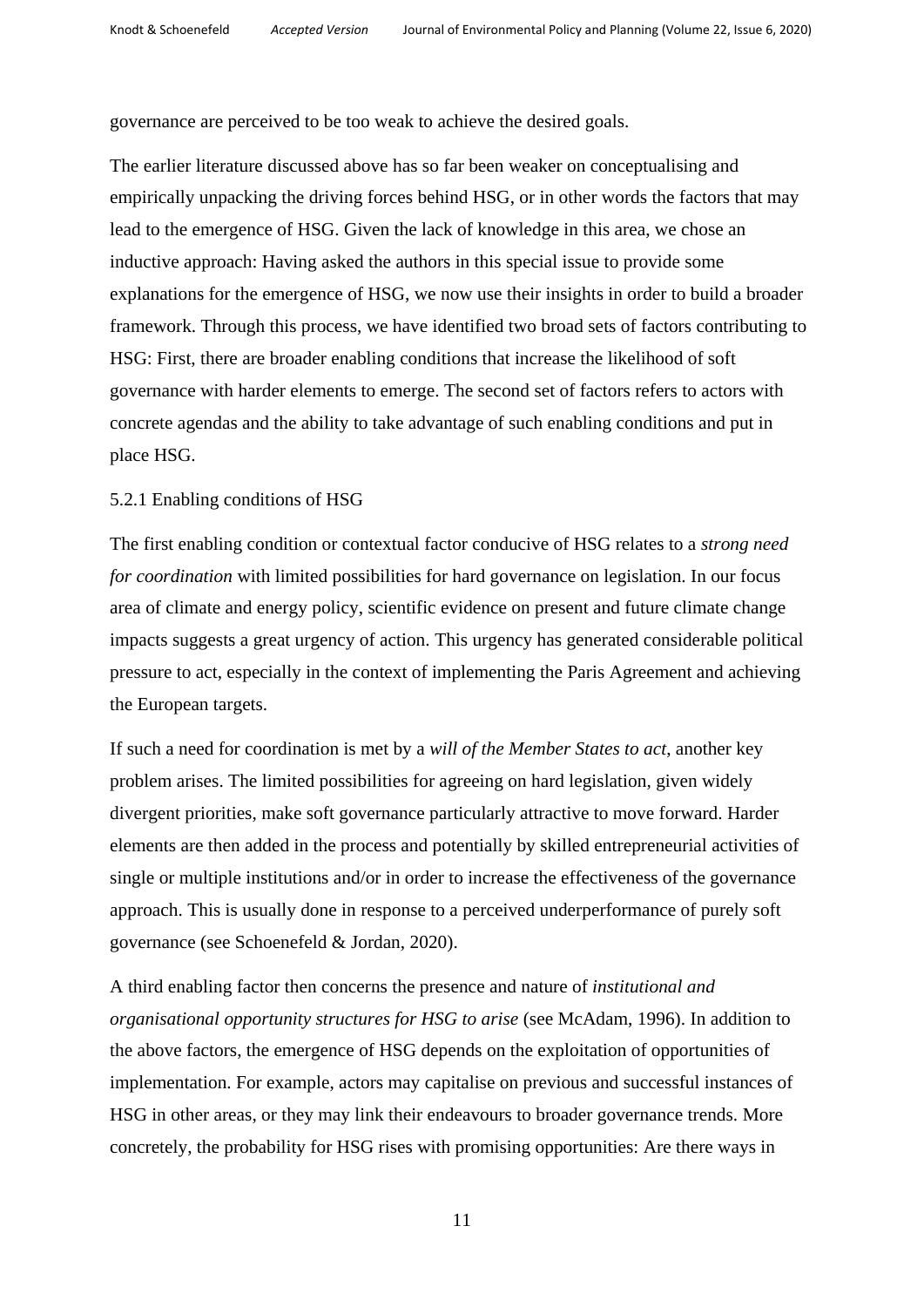which naming and shaming can be conducted, as is the case with organisations such as the OECD (Lehtonen, 2020) or the European Environment Agency (Schoenefeld & Jordan, 2020)? To what extent are there opportunities for bundling within the same field or policy field coupling, generating for example sanctioning potential as had been suggested in the case of the emerging Energy Union (Knodt et al., 2020)? Such institutional and organisational factors play a key role in laying fertile soil on which HSG may flourish.

#### 5.2.2 Actors

The exploitation of the aforementioned enabling factors is unlikely to happen unless there are actors who are willing and able to put HSG in place. In other words, *policy entrepreneurs* may play a key role (see Schäfer, 2006). The role of policy entrepreneurs (see Mintrom & Norman, 2009) is crucial because functioning soft governance requires good will of the participants. Policy entrepreneurs – who may be public or private actors – may entice Member States to agree on HSG and therefore ensure some adherence to commonly agreed policy goals by varying the degree of hardness during negotiation processes. For example, the European Commission became a key entrepreneur in inserting harder elements into the Energy Union governance proposal, in particular by inserting a formula to calculate renewable contributions, as well as by bundling monitoring obligations and publishing them in the highly visible State of the Energy Union reports (Schoenefeld & Knodt, 2020; Knodt et al., 2020; Schoenefeld & Jordan, 2020; see also Eckhard & Jankauskas, 2019). Taken together, entrepreneurial activities towards HSG have proven to be a crucial factor in the papers in this special issue.

#### **6. The contributions to the special issue**

In light of our new framework of HSG and its driving factors, the contributors to this special issue explored a range of policy areas and institutions where approaches to hardening soft governance have been applied. These include climate policy monitoring, the EU Energy Union, the UNFCCC, the OECD, the Open Method of Coordination, the European Semester, and policy surveillance in transnational city networks. This section summarises each contribution in turn. In each case, we asked the authors to assess the level of HSG, explore its origins and derive lessons for the emerging climate and energy governance in the EU.

*Jonas Schoenefeld and Andrew Jordan* (2020) turn to HSG in the EU's efforts to monitor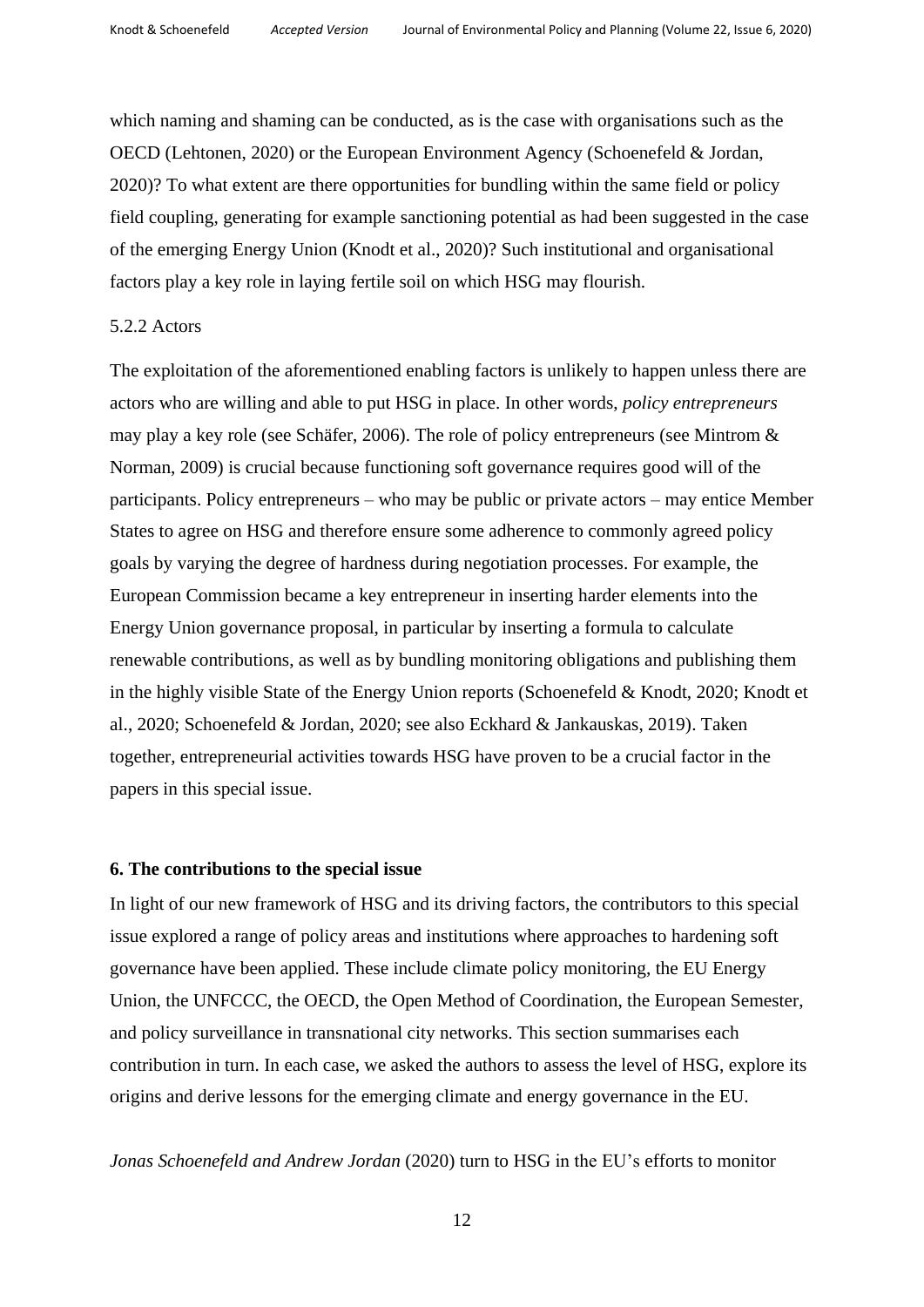climate policies and measures through a Monitoring Mechanism, as well as the efforts to harden monitoring. They find that over the decades-long history of the mechanism, efforts at hardening have particularly emerged in the last ten years, related to the changing legal form of monitoring, more detailed legal prescriptions of reporting content, more publicity and thus opportunities for naming and shaming, linking with existing EU reporting cycles, and incorporation in other policy planning processes, such as in the context of the Energy Union. They find that these effects have mainly been driven by changing actor constellations, with the European Commission, the Member States and the European Environment Agency playing particularly prominent roles as policy entrepreneurs. While demonstrating the dynamic nature of policy monitoring over time certainly matters for future developments, the authors also caution to pay close attention to the efficacy of HSG in the longer term.

*Michèle Knodt, Marc Ringel and Rainer Müller* (2020) focus on the emerging EU Energy Union, which was the original motivation to bring together this special issue, and generate lessons from other policy fields – but already in itself a key site of emerging HSG (Knodt, 2019a). Focusing on the Governance Regulation of December 2018, they start from the conceptual assumption that there are varieties of soft governance which vary as a function of hardness. They diagnose that HSG in EU energy governance emerged precisely because the EU Member States were unwilling to transfer significant decision-making power to the EU level as they remain deeply divided over the ends of EU climate and energy policy. The authors advance to demonstrate the features of harder energy governance in the EU, which has drawn strength from various corners. Particularly the Commission has emerged as a key policy entrepreneur in driving this development, not least motivated by its own political selfinterest.

Turning to the international level, *Sebastian Oberthuer and Elisabeth Groen* (2020) analyse processes of softening and hardening in international climate governance under the UNFCCC over time, all the way from the Kyoto Protocol to the Paris Agreement. Their work – based on an assessment of 'stringency' developed in the debates leading to this special issue – reveals that hardening and softening may be differentiated for different actors, even if the underlying governance approach (such as the Paris Agreement) is the same. The approach constitutes a softening for actors such as the EU, but a hardening for many developing countries, which had previously not been assigned a strong role in reducing global greenhouse gas emissions.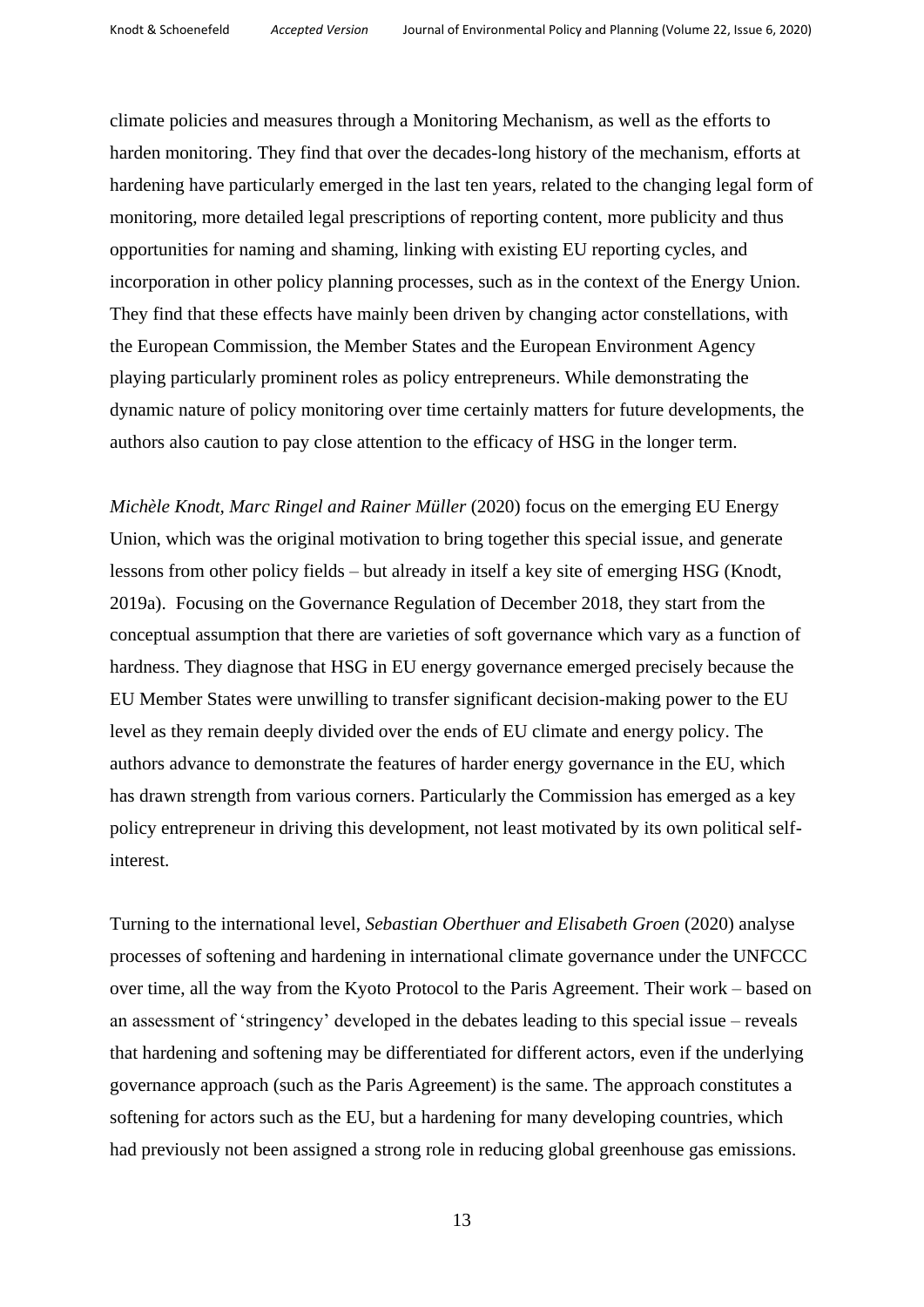The paper demonstrates that these developments emerged because of interest-driven political considerations of the most powerful actors, rather than out of functional or rational policybased concerns. But there was also a desire of learning from the past. While international climate governance has become more inclusive, concerns remain about the necessary levels of ambition, as well as implementation. In sum, the authors conclude that the 'incremental hardening' may be 'too little, too late' in order to be commensurate with the challenge of containing climate change. So, while the authors caution against automatically assuming effectiveness of the HSG, they argue that the EU's institutional backdrop and its already 'harder' climate governance generates some cause for hope.

*Markku Lehtonen* (2020) focuses on the hardening of soft governance processes in the Organisation for Economic Co-operation and Development (OECD), starting from the observation that the OECD's potential strength lies in its ability to provide a forum for 'frank debates on hot topics'. Lehtonen assesses the OECD's environmental performance reviews, the economic surveys, as well as the International Energy Agency's energy policy reviews, as among the oldest and most developed examples of 'soft governance' at the international level. The article highlights the multiple trade-offs between different types of hardening, as well as between hardness and softness. Hardening is not an end in itself, and does not necessarily equate with greater impact. Drawing on the typology of 'hardening' outlined above, Lehtonen highlights the trade-offs between the more conventional types of hardening on the one hand (obligation; precision; justification; and blaming and shaming) and two more novel types of hardening on the other: 'bundling within a policy field' and 'enforcement by coupling with other policy fields.' The analysis draws attention to the limits of a dichotomous conceptualisation of hard vs. soft governance, and to the various governance design choices within the extensive grey area between the two extremes of 'hard' and 'soft.' Lehtonen concludes that the OECD peer reviews implicitly represent a form of 'advocacy evaluation' that crucially shapes the 'soft vs. hard' choices, and that hardening efforts by an organisation such as the OECD need to build on the 'soft' foundations of trust, socialisation and community-building.

Looking at the EU level, *Caroline De la Porte and Sabina Stiller* (2020) focus on the Open Method of Coordination (OMC) as a key source of lessons for the Energy Union. They explain that the OMC, a structured and iterative form of policy coordination, first emerged in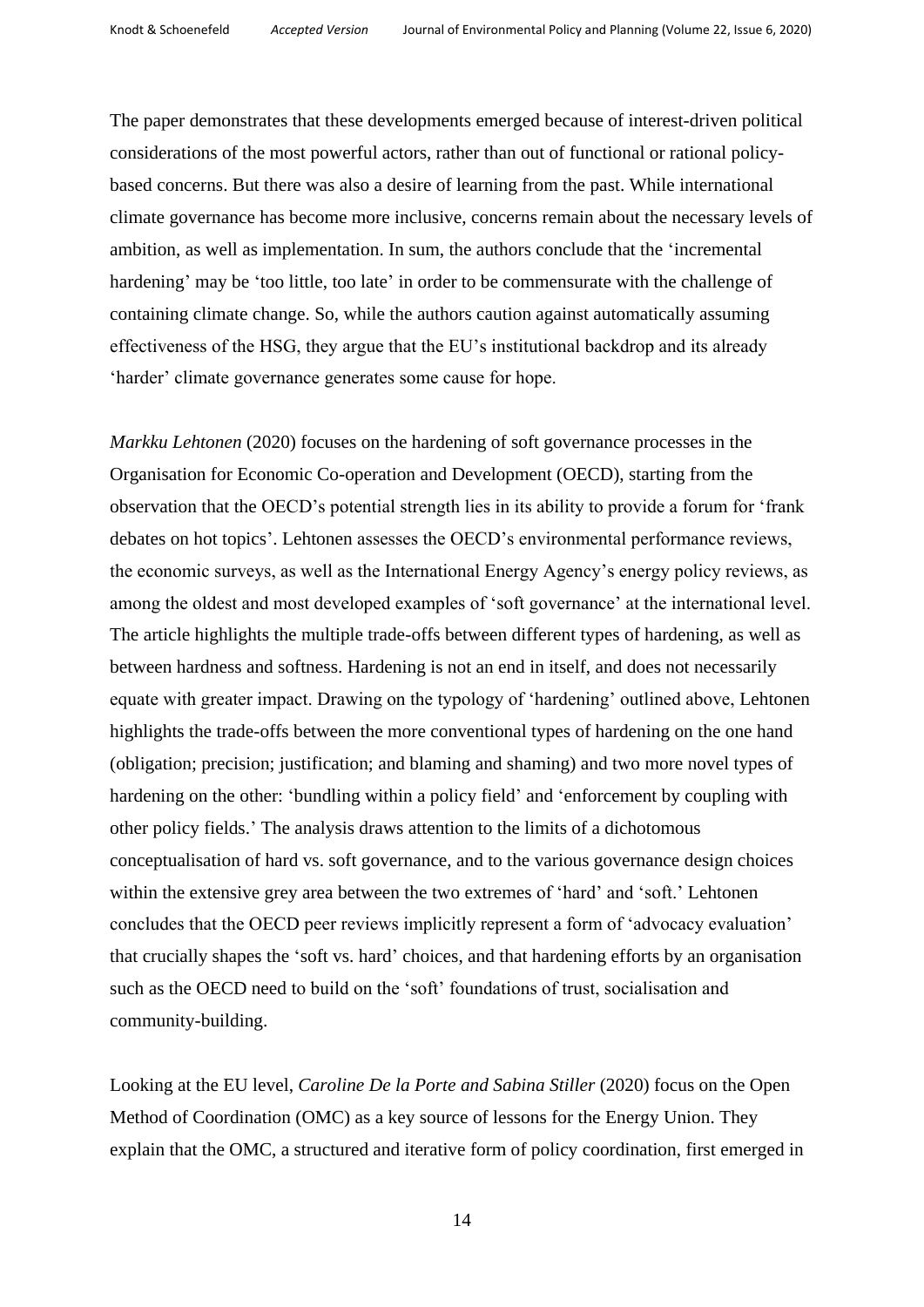the late 1990s, and has been applied successfully to a range of policy areas, including employment, pensions and social inclusion policy. A 'hardening' in an OMC process includes, first, the setting of specific EU benchmarks and national targets, which are decided at the highest political level. Especially in the climate and energy sector, the presence of such benchmarks enables continuous focus on policies to meet EU benchmarks (in the shape of national targets), which constitutes hardening of soft governance. Secondly, the authors explain that the OMC effectively involves two-level political dialogue at the administrative level, thus exhibiting a feature that is central to HSG in terms of issue ownership. Third, the OMC allows policy entrepreneurs – at the EU and national levels – to put and maintain issues from OMCs on European and national agendas. De la Porte and Stiller conclude that these three hardening effects crucially depend on two factors: national institutional capabilities and available EU financial resources.

*Pierre Bocquillon, Eleanor Brooks and Tomas Maltby* (2020) in turn derive lessons for the Energy Union from the European Semester, and especially related developments in the health sector. The Semester is a six-month macro-economic policy planning and coordination process, which has expanded to address almost all policy areas. Combining the Experimentalist Governance Framework with HSG, the authors focus on the instruments, processes and actors involved in the Semester. Elements of hardening emerge as the nonobservance of recommendations by the Member States may lead to sanctions from the European level through the Stability & Growth Pact. Others – also observable in energy – include, for example, setting high thresholds for change in overturning EU-level decisions, coupling with other established policy fields and instruments, highly specific objectives and politicization of their implementation. They find that HSG in both the health and the energy sectors has emerged from a combination of incomplete competencies, debates over national sovereignty, as well as from skilful entrepreneurial interventions.

*Fabrizio De Francesco, Lucas Leopold and Jale Tosun* (2020) centre on HSG in the context of transnational city networks in climate and energy governance. They argue that, depending on these networks' funding sources and functional purposes, the arrangements for monitoring transnational efforts can be hardened through 'naming and shaming' as well as sanctioning mechanisms. The authors identify several dimensions – including for example the collection of quantitative vs. qualitative information, the engagement of peers or the transparency of the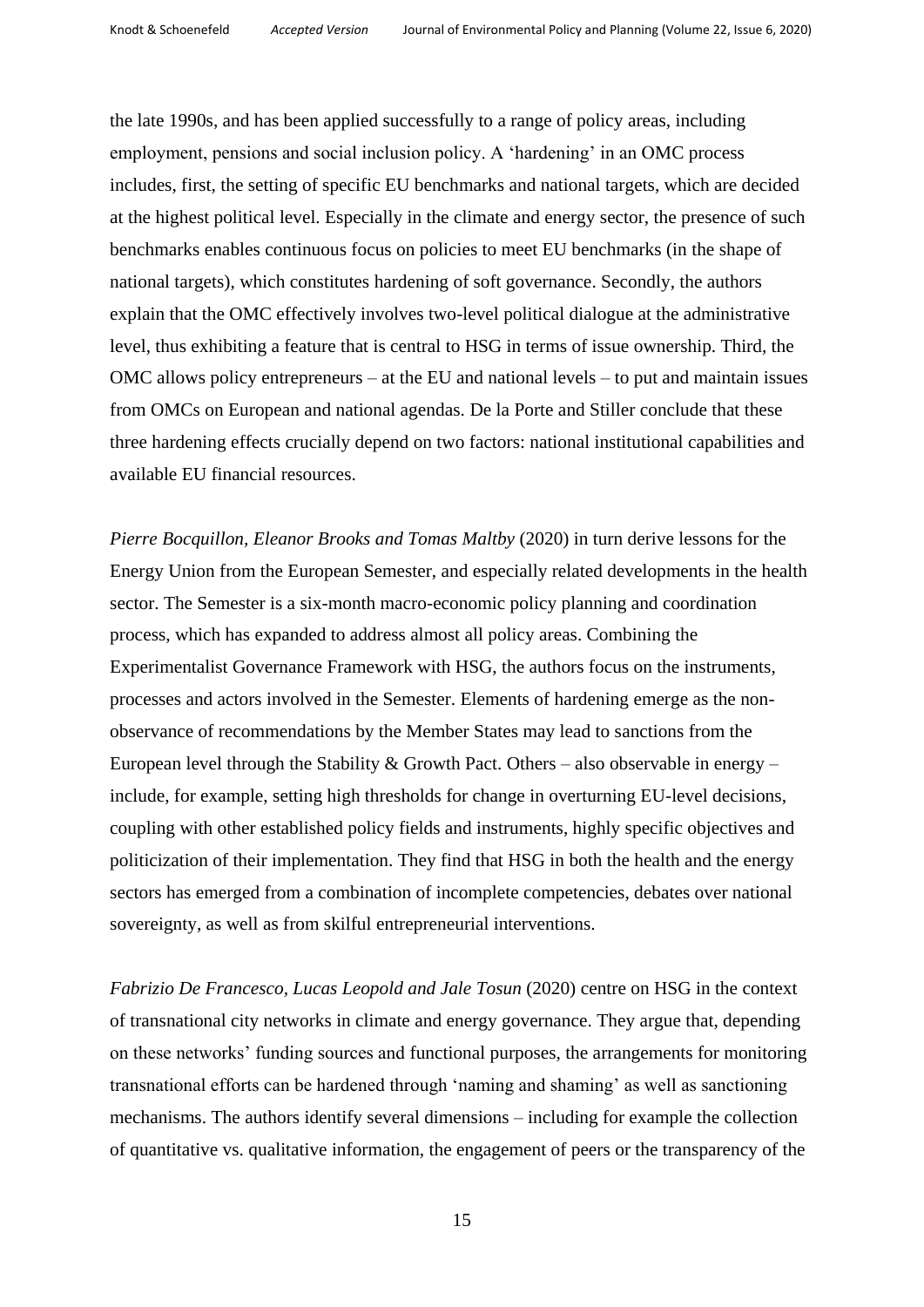system – along which hardening may occur and can be distinguished from softer forms of transnational coordination, such as policy tracking that showcases cities' experiences with climate and energy actions. This culminates in the expectation that policy collaboration and monitoring systems organised by institutions that are independent from the networks' member cities tend to be 'harder' – and are more focused on accountability and learning in order to comply with common policy pledges and targets – than policy tracking systems put in place by cities themselves. Analysing the Covenant of Mayors for Climate & Energy, as well as the Energy Cities network, De Francesco, Leopold and Tosun find that these expectations generally bear out in their comparative analysis. HSG is more likely to emerge in contexts with a stronger multi-level component built on international pledges and policy targets than in more bottom-up arrangements. Remarkably, hardening governance arrangements proved possible even in the absence of a clear legislative mandate to do so.

## **7. Conclusion and next steps**

The contributions to this special issue demonstrate that efforts to introduce HSG are by no means isolated attempts, but rather reflect a broader trend to govern in conflictual policy environments. There are numerous opportunities for future research emerging from this special issue. One area of exploration comprises the efficacy of HSG in the context of the Energy Union. While it was too soon to assess its effects in this special issue, future scholars will be in a better position to collect empirical data and discuss the effectiveness of HSG in governing energy and climate change in the EU. This especially matters for elements such as 'naming and shaming', where it will be important to gauge whether the opportunities that this special issue has identified have been exploited.

Furthermore, we have so far not attempted to assess the relative weight of individual driving factors of HSG. For example, are some of the mechanisms more effective at hardening or softening than others? What combination of factors is most conducive to bringing about HSG? Building on the conceptual framework offered here, future scholars will be in a good position to provide such assessments and therefore dig deeper into the mechanics of HSG. The results of such research endeavours will be especially relevant for the emerging European Green Deal and the proposed European Climate Law which contain significant HSG provisions.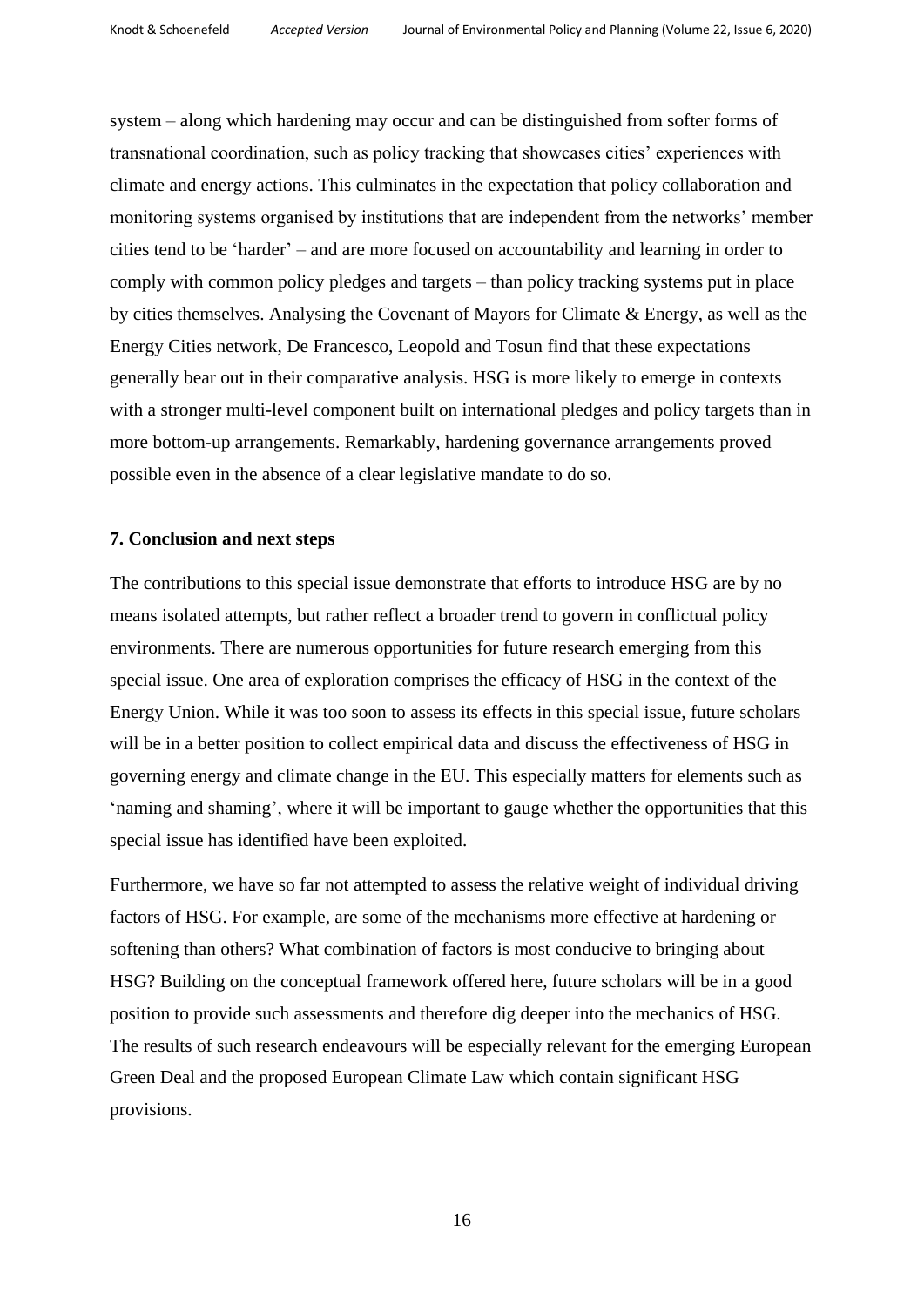#### **References**

- Abbott, K. W., Keohane, R. O., Moravcsik, A., Slaughter, A., & Snidal, D. (2000). The concept of legalization. *International Organization, 54*(3), 401-419.
- Abbott, K. W., & Snidal, D. (2000). Hard and soft law in international governance. *International Organization, 54*(3), 421-456.
- Aldy, J. E. (2014). The crucial role of policy surveillance in international climate policy. *Climatic Change, 126*(3-4), 279-292.
- Aldy, J. E. (2018). Policy surveillance: Its role in monitoring, reporting, evaluating and learning. In A. Jordan, D. Huitema, H. van Asselt & J. Forster (Eds.), *Governing climate change: Polycentricity in action?* (pp. 210-227). Cambridge: Cambridge University Press.
- Atkinson, A. B., Marlier, E., & Nolan, B. (2004). Indicators and targets for social inclusion in the European Union. *Journal of Common Market Studies, 42*(1), 47-75.
- Bauer, A., Feichtinger, J., & Steurer, R. (2012). The governance of climate change adaptation in 10 OECD countries: Challenges and approaches. *Journal of Environmental Policy & Planning, 14*(3), 279-304.
- Blomqvist, P. (2016). Soft and hard governing tools. In C. Ansell, & J. Torfing (Eds.), *Handbook on theories of governance* (pp. 267-278). Cheltenham: Edward Elgar Publishing.
- Bocquillon, P., Brooks, E., & Maltby, T. (2020). Speak softly and carry a big stick: Hardening soft governance in EU energy and health policies. *Journal of Environmental Policy and Planning,* doi: https://doi.org/10.1080/1523908X.2020.1792860
- Borrás, S., & Jacobsson, K. (2004). The open method of co-ordination and new governance patterns in the EU. *Journal of European Public Policy, 11*(2), 185-208.
- Capano, G., & Howlett, M. (2020). The knowns and unknowns of policy instrument analysis: Policy tools and the current research agenda on policy mixes. *SAGE Open, 10*(1), 2158244019900568.
- Caviedes, A. (2004). The open method of co-ordination in immigration policy: A tool for prying open fortress europe? *Journal of European Public Policy, 11*(2), 289-310.
- Citi, M., & Rhodes, M. (2006). New modes of governance in the european union: A critical survey and analysis. In K. E. Jørgensen, M. A. Pollack & B. Rosamond (Eds.), *Handbook of European Union politics* (pp. 463-482). London; Thousand Oaks, Calif.: SAGE.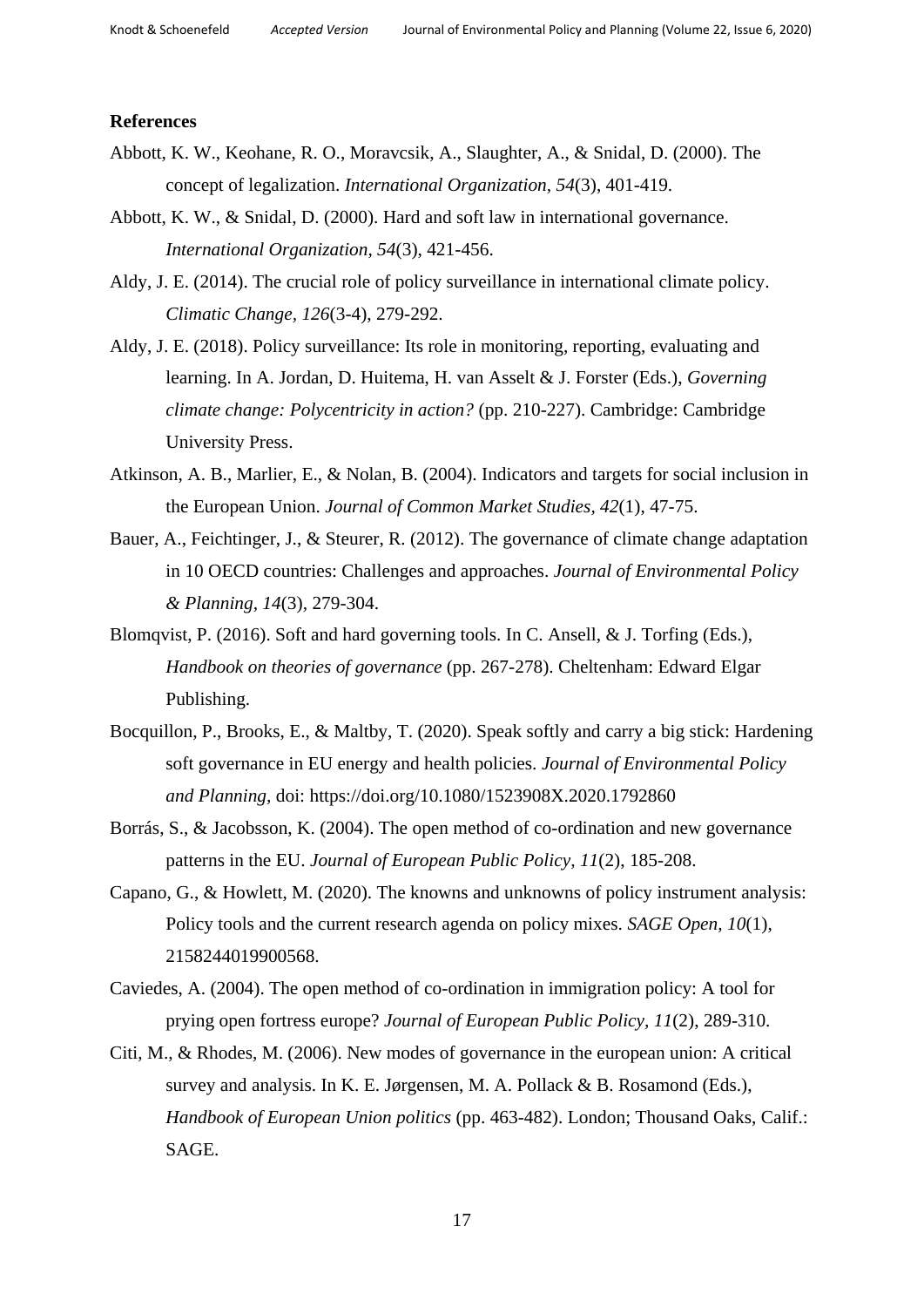- Czempiel, E. O., & Rosenau, J. (1992). Governance without government: Order and change in world politics.
- De Francesco, F., Leopold, L., & Tosun, J. (2020). Distinguishing policy surveillance from policy tracking: Transnational municipal networks in climate and energy governance. *Journal of Environmental Policy and Planning,* doi: https://doi.org/10.1080/1523908X.2020.1785280
- De la Porte, C., & Nanz, P. (2004). The OMC–a deliberative-democratic mode of governance? the cases of employment and pensions. *Journal of European Public Policy, 11*(2), 267-288.
- de la Porte, C., & Stiller, S. (2020). Lessons about the 'harder' elements of OMC governance for the EU energy union. *Journal of Environmental Policy and Planning,* doi: https://doi.org/10.1080/1523908X.2020.1785281
- Eckhard, S., & Jankauskas, V. (2019). International bureaucracies as strategic actors: How the better regulation reform strengthens the european commission. *Politische Vierteljahresschrift, 60*(4), 681-699. doi: https://doi.org/10.1007/s11615-019-00189-3

Ellwein, T., & Hesse, J. J. (1994). *Der überforderte Staat*. Baden-Baden: Nomos.

- Eshuis, J., & Van Woerkum, C. (2003). Trust and monitoring in governance processes: Lessons from landscape management by farmers in a Dutch municipality. *Journal of Environmental Policy & Planning, 5*(4), 379-396.
- Falkner, G., Treib, O., Hartlapp, M., & Leiber, S. (Eds.). (2005). *Complying with Europe: EU harmonisation and soft law in the member states*. Cambridge: Cambridge University Press.
- Goldthau, A., & Sitter, N. (2015). Soft power with a hard edge: EU policy tools and energy security. *Review of International Political Economy, 22*(5), 941-965.
- Graziano, P. R., & Halpern, C. (2016). EU governance in times of crisis: Inclusiveness and effectiveness beyond the 'hard' and 'soft' law divide. *Comparative European Politics, 14*(1), 1-19.
- Hodson, D. (2004). Macroeconomic co-ordination in the Euro area: The scope and limits of the open method. *Journal of European Public Policy, 11*(2), 231-248.
- Howlett, M., & Rayner, J. (2007). Design principles for policy mixes: Cohesion and coherence in 'new governance arrangements'. *Policy and Society, 26*(4), 1-18.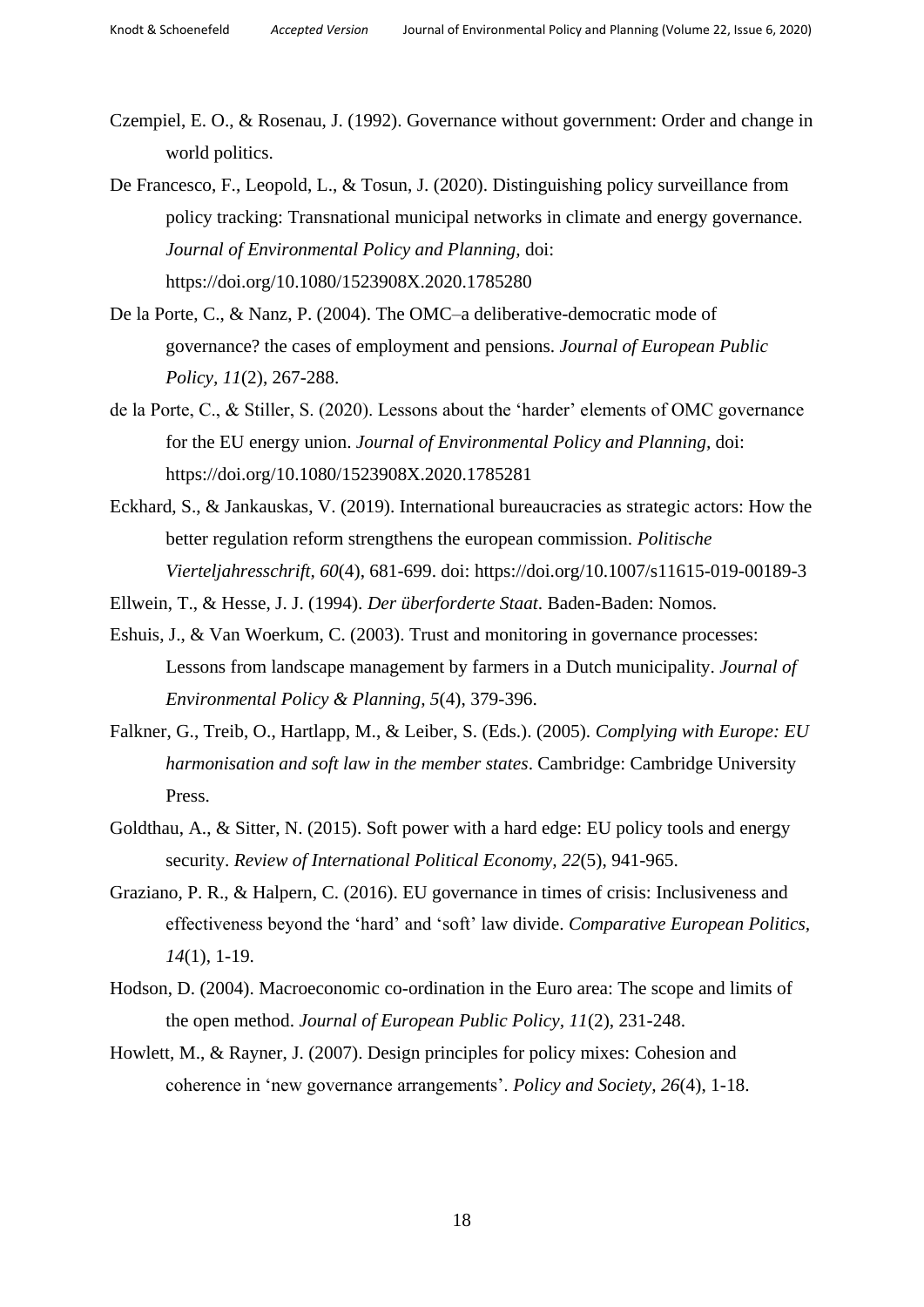- Jalbert, K., & Kinchy, A. J. (2016). Sense and influence: Environmental monitoring tools and the power of citizen science. *Journal of Environmental Policy & Planning, 18*(3), 379- 397.
- Jordan, A., Wurzel, R. K., & Zito, A. (2005). The rise of 'new' policy instruments in comparative perspective: Has governance eclipsed government? *Political Studies, 53*(3), 477-496.
- Kaiser, R., & Prange, H. (2004). Managing diversity in a system of multi-level governance: The open method of co-ordination in innovation policy. *Journal of European Public Policy, 11*(2), 249-266.
- Knodt, M. (2018). EU energy policy. In H. Heinelt, & S. Münch (Eds.), *Handbook of european policies: Interpretive approaches to the EU* (pp. 224-240). Cheltenham: Edward Elgar.
- Knodt, M. (2019a). Multilevel coordination in EU energy policy: A new type of "harder" soft governance? In N. Behnke, J. Broschek & J. Sonnicksen (Eds.), *Configurations, dynamics and mechanisms of multilevel governance* (pp. 173-191). Cham (Switzerland): Palgrave Macmillan/Springer Nature.
- Knodt, M. (2019b). Steuerung der Energietransformation durch die EU. *DMS–Der Moderne Staat–Zeitschrift für Public Policy, Recht und Management, 12*(2), 367-381.
- Knodt, M., & Ringel, M. (2018). The European Commission as a policy shaper–harder soft governance in the Energy Union. In J. Ege, M. W. Bauer & S. Becker (Eds.), *The European Commission in turbulent times* (pp. 181-206). Baden-Baden: Nomos.
- Knodt, M., Ringel, M., & Müller, R. (2020). 'Harder' soft governance in the European Energy Union. *Journal of Environmental Policy and Planning,* doi: https://doi.org/10.1080/1523908X.2020.1781604
- Kohler-Koch, B., & Rittberger, B. (2006). Review article: The 'governance turn' in EU studies. *Journal of Common Market Studies, 44*, 27-49.
- Kooiman, J. (2003). *Governing as governance*. Thousand Oaks: Sage.
- Lange, P., Driessen, P. P., Sauer, A., Bornemann, B., & Burger, P. (2013). Governing towards sustainability—conceptualizing modes of governance. *Journal of Environmental Policy & Planning, 15*(3), 403-425.
- Lehtonen, M. (2020). Harder governance built on soft foundations: Experience from OECD peer reviews. *Journal of Environmental Policy and Planning,* doi: https://doi.org/10.1080/1523908X.2020.1793746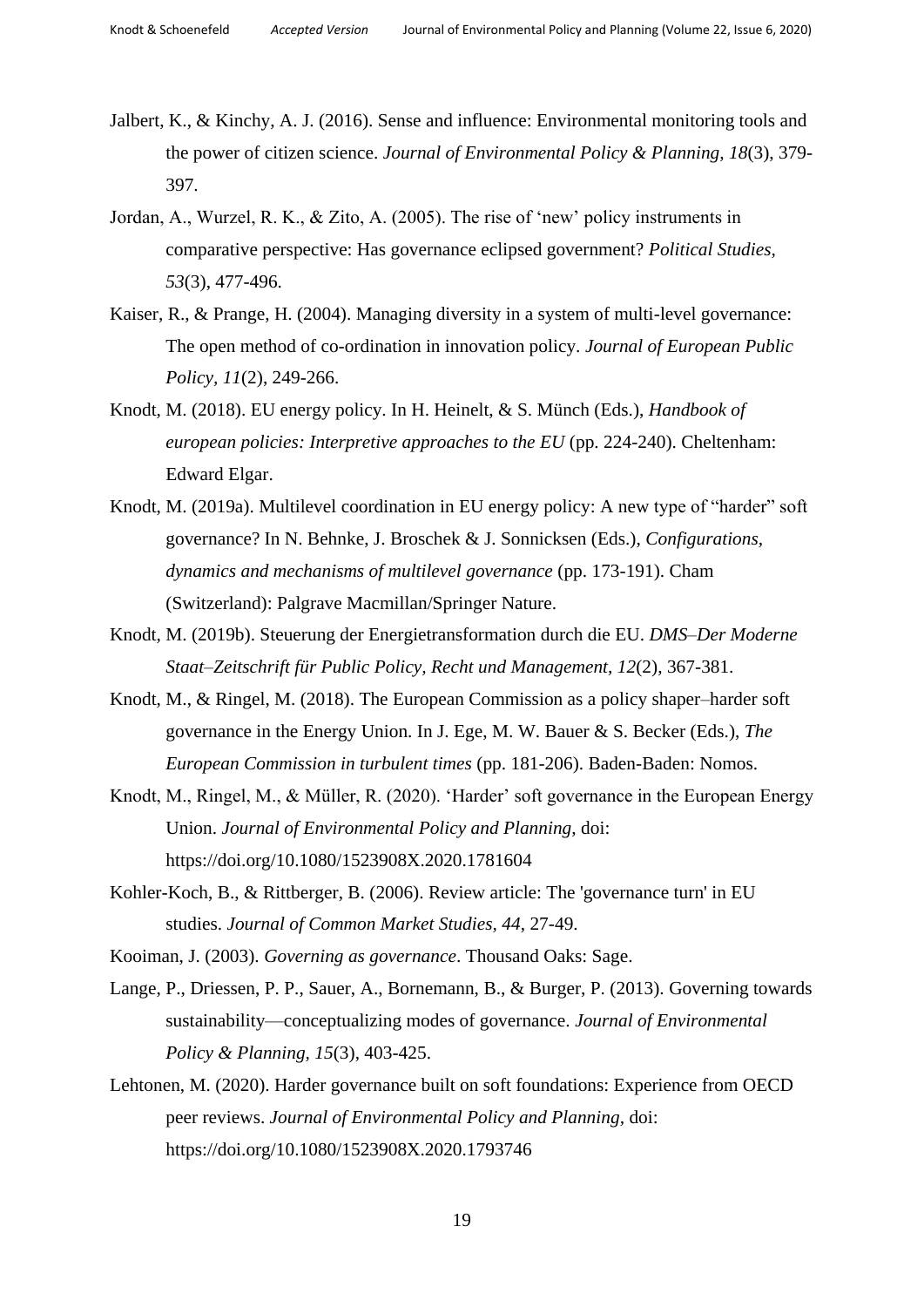Levi-Faur, D. (2012). *Oxford handbook of governance*. Oxford: Oxford University Press.

- McAdam, D. (1996). Conceptual origins, current problems, future directions. In D. McAdam, J. D. McCarthy & M. N. Zald (Eds.), *Comparative perspectives on social movements: Political opportunities, mobilizing structures, and cultural framings* (pp. 23-40). Cambridge: Cambridge University Press.
- Meadowcroft, J., & Steurer, R. (2013). Assessment practices in the policy and politics cycles: A contribution to reflexive governance for sustainable development? *Journal of Environmental Policy & Planning,* , 1-23.
- Mintrom, M., & Norman, P. (2009). Policy entrepreneurship and policy change. *Policy Studies Journal, 37*(4), 649-667.
- Oberthür, S. (2016). Where to go from Paris? The European Union in climate geopolitics. *Global Affairs, 2*(2), 119-130.
- Oberthür, S., & Kelly, C. R. (2008). EU leadership in international climate policy: Achievements and challenges. *The International Spectator, 43*(3), 35-50.
- Peters, A., & Pagotto, I. (2006). Soft law as a new mode of governance: A legal perspective. *NEWGOV: New Modes of Governance,* doi: http://dx.doi.org/10.2139/ssrn.1668531
- Pierre, J. (2000). Introduction: Understanding governance. In J. Pierre, *Debating Governance: Authority, Steering, and Democracy,* (pp.1-10). Oxford: Oxford University Press.
- Rhodes, R. A. W. (1996). The new governance: Governing without government. *Political Studies, 44*(4), 652-667.
- Rhodes, R. A. W. (2007). Understanding governance: Ten years on. *Organization Studies, 28*(8), 1243-1264.
- Ringel, M., & Knodt, M. (2018). The governance of the European Energy Union: Efficiency, effectiveness and acceptance of the winter package 2016. *Energy Policy, 112*, 209- 220.
- Saurugger, S., & Terpan, F. (2020). Normative transformations in the European Union: On hardening and softening law. *West European Politics,* doi: https://doi.org/10.1080/01402382.2020.1762440
- Schäfer, A. (2006). A new form of governance? comparing the open method of co-ordination to multilateral surveillance by the IMF and the OECD. *Journal of European Public Policy, 13*(1), 70-88.
- Scharpf, F. W. (2002). The European social model. *Journal of Common Market Studies, 40*(4), 645-670.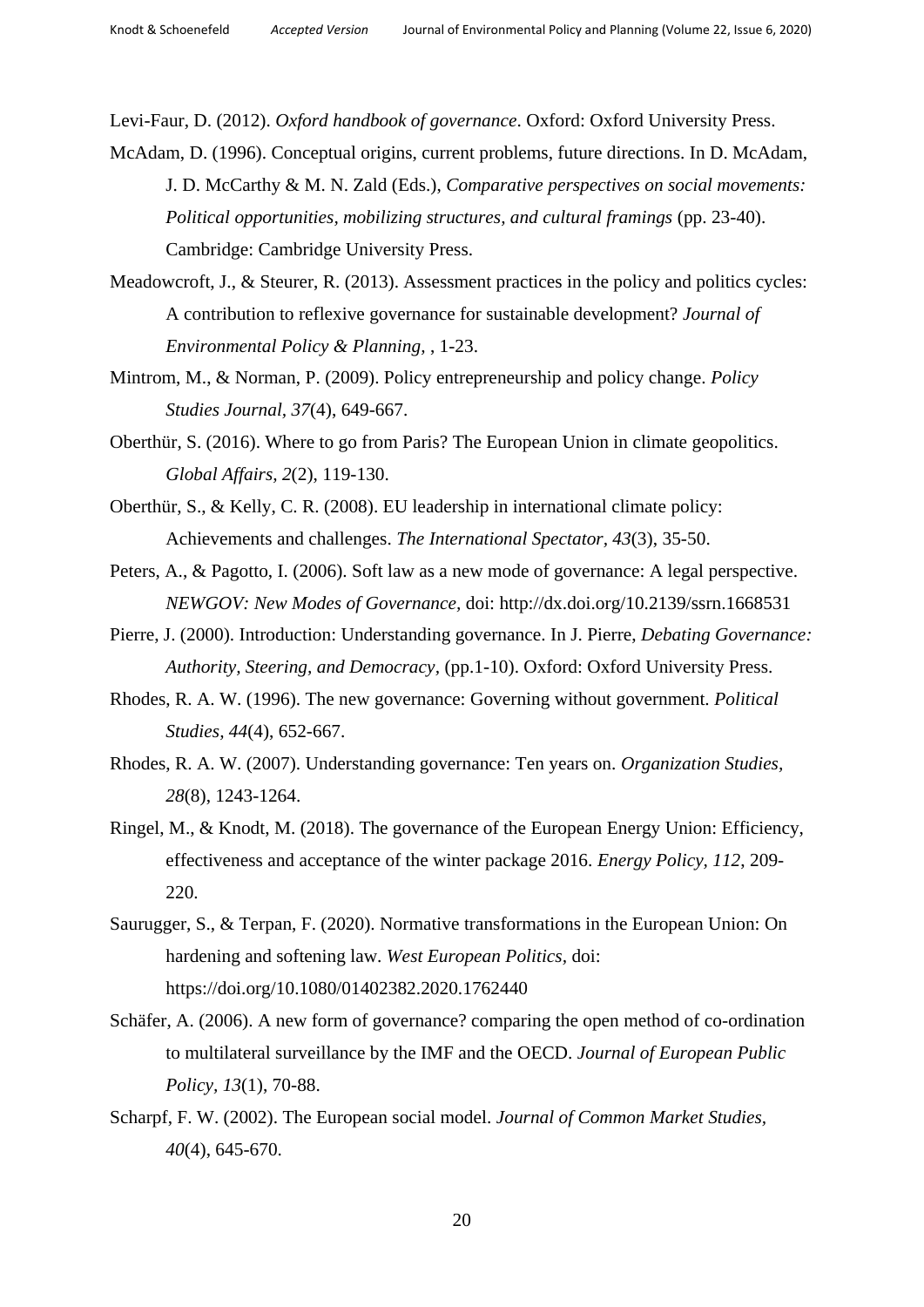- Schoenefeld, J. J., Hildén, M., & Jordan, A. J. (2018). The challenges of monitoring national climate policy: Learning lessons from the EU. *Climate Policy, 18*(1), 118-128.
- Schoenefeld, J. J., & Jordan, A. J. (2019). Environmental policy evaluation in the EU: Between learning, accountability, and political opportunities? *Environmental Politics, 28*(2), 365-384.
- Schoenefeld, J. J., & Jordan, A. J. (2020). Towards harder soft governance? Monitoring climate policy in the EU. *Journal of Environmental Policy and Planning,* doi: https://doi.org/10.1080/1523908X.2020.1792861
- Schoenefeld, J. J., & Knodt, M. (2020). Softening the surface but hardening the core? Governing renewable energy in the EU. *West European Politics,* doi: https://doi.org/10.1080/01402382.2020.1761732
- Schoenefeld, J. J., & Rayner, T. (2019). Monitoring energy policy. In M. Knodt, & J. Kemmerzell (Eds.), *Handbook of energy governance in Europe*. Cham, Switzerland: Springer. doi: https://doi.org/10.1007/978-3-319-73526-9\_43-1
- Schoenefeld, J. J., Schulze, K., Hildén, M., & Jordan, A. (2019). Policy monitoring in the EU: The impact of institutions, implementation and quality. *Politische Vierteljahresschrift, 60*(4), 719-741.
- Slominski, P. (2008). Taking hybridity of hard and soft forms of governance seriously: Concept, choice and interaction of legal instruments in the EU. Paper presented at the *ECPR Standing Group on the European Union Pan-European Conference, Riga,* 27- 28.
- Stephenson, P., Schoenefeld, J. J., & Leeuw, F. L. (2019). The politicization of evaluation: Constructing and contesting EU policy performance. *Politische Vierteljahresschrift, 60*(4), 663-679.
- Terpan, F. (2015). Soft law in the European Union—the changing nature of EU law. *European Law Journal, 21*(1), 68-96.
- Tholoniat, L. (2010). The career of the open method of coordination: Lessons from a 'soft' EU instrument. *West European Politics, 33*(1), 93-117.
- Trubek, D. M., Cottrell, M. P., & Nance, M. (2005). 'Soft law,' 'hard law,' and European integration: Toward a theory of hybridity. *University of Wisconsin Legal Studies Research Paper,* No. 1002. Retrieved from https://papers.ssrn.com/sol3/papers.cfm?abstract\_id=855447